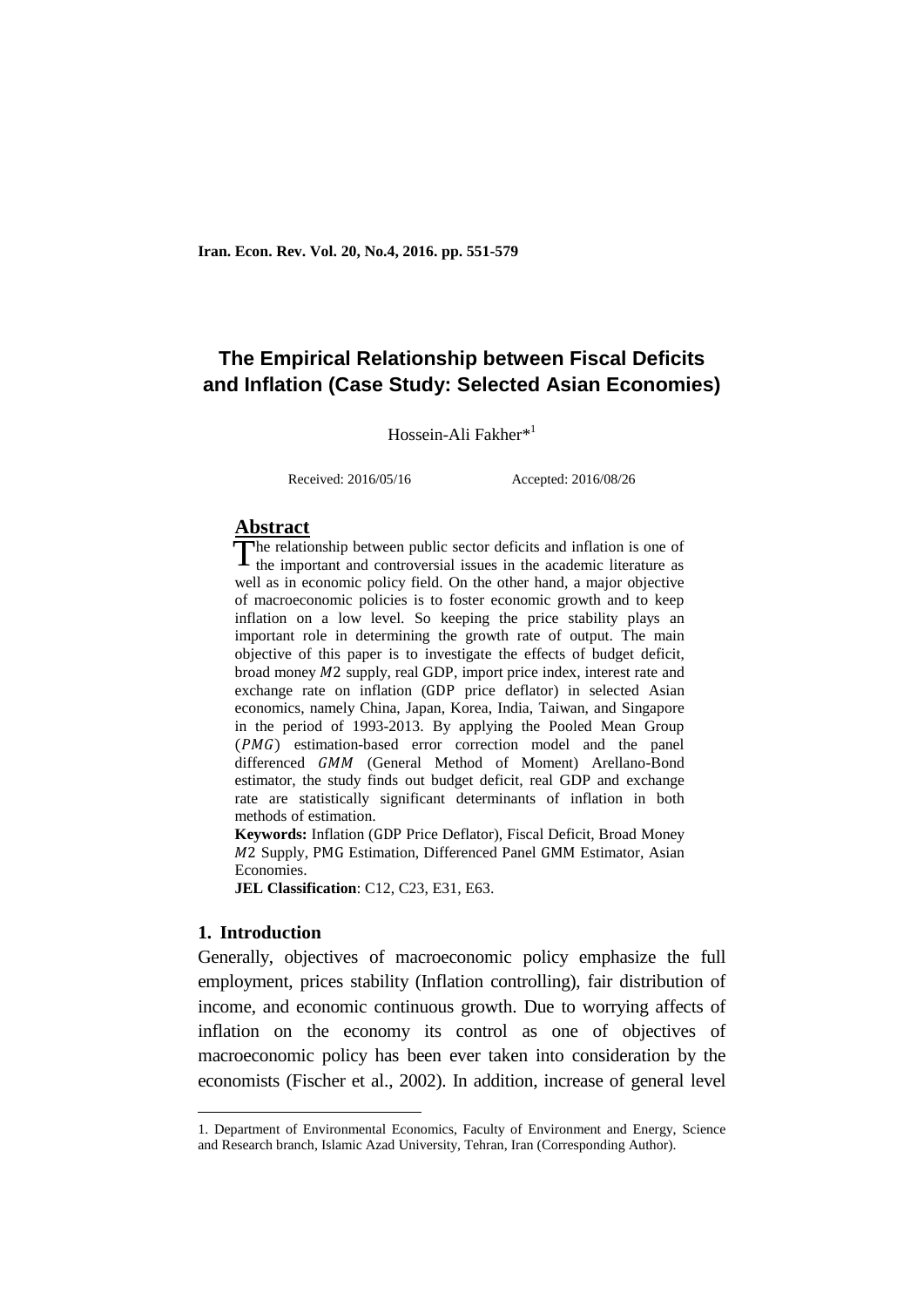of prices (Inflation) is an important and effective phenomenon in the economy of each country, and its significance has made the policymakers and economists to intend to deal with rooting and finding cause of this phenomenon accurately and its treatment ways. Meanwhile, financial reasons of inflation as a part of significant and influential factors on this phenomenon are ever taken into consideration. Out of these factors, relationship of the government's budget deficit with inflation is one of the most important discussions taken into consideration in the macroeconomic levels. Budget is the most important tool in order to gain access to economic stability (Including goals such as economic growth and price stability). In order to reach targets of economic stability which will be led to balance in the macroeconomy the government must focus their attention on optimum allocation of the budget (Molaei & Golkhandan, 2013). Policy of budget deficit is planned increase of the expenses compared to revenues. At the present time, this situation exists in majority of the world's countries, and aggregate demand and purchase power increases in the national economy through it. This policy was introduced at the time of big crisis and for the purpose of increase of demand and employment (King & Plosser, 2010). In the economic literature, there is not a general and accurate answer while responding to this question: what is the effect of the government's budget deficit on inflation? It's for this reason that economic effects of the government budget deficit will depend on how its existence, manner of its financial supply and conditions of macroeconomy (Solomon, 2004). Generally, on the basis of an active systemic analysis, relationship between budget deficit, money supply and prices level (Inflation) can be analyzed in such a way that increase of the government's budget deficit will be led to increase of governmental sectors debts and therefore, in crease of availability of the monetary basis and, in the next step, increase of money supply considering definition of the money supply. Now, considering positive relationship between general level of prices and cash flow, increase of money supply will be led to increase of general level of prices. On the other hand, increase of prices lead to decrease of real value of the government's expenditures in the next period, and the government will be proceed to increase rate of nominal expenditures in the next period for the purpose of compensation for reduction of value of its own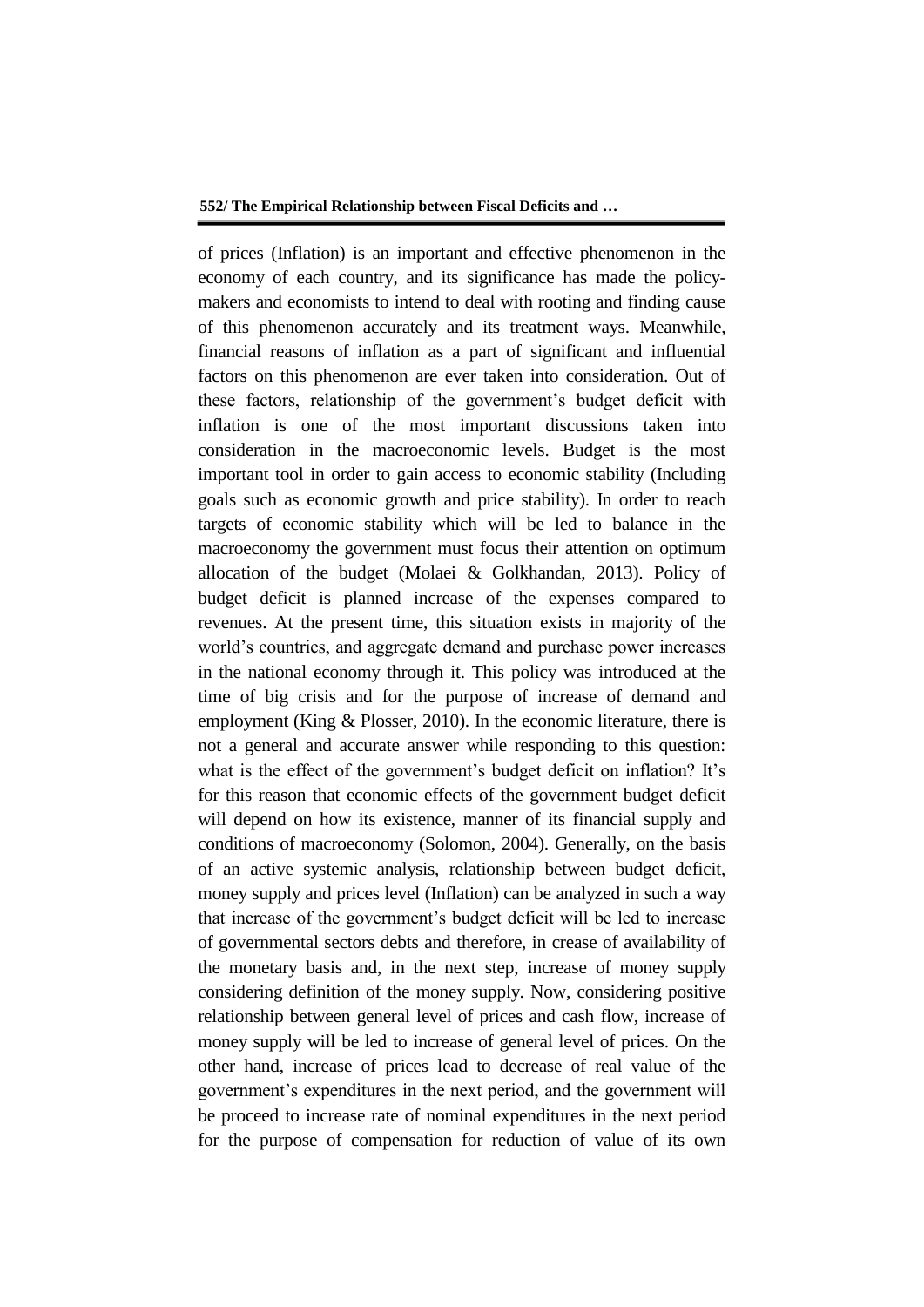expenditures. But, increase of expenditures in the next period will be led to increase of budget deficit and repletion of above process again. Therefore, a cause and effect relationship is to be established between increase of government's expenditures (budget deficit) and general level of the prices (Hosseini-Nasab & Reza-Gholizadeh, 2001).

The remainder of this paper will be proceeding as follows: Section 2 outlines a review of literature about effects of fiscal deficit and money supply on inflation; Section 3 describes the data and theoretical basis; Section 4 presents the model and methodology; Section 5 represents empirical results, and final section provides conclusion and policy implications.

#### **2. Review of Literature**

The main objective of this paper is to investigate the effects of budget deficit, real GDP and exchange rate on inflation. This literature can be divided into sub-title to explain how each variable affects inflation. Thus this paper reviews the literature under two subsections, e.g. (1) The effects of fiscal deficit on inflation; (2) The effects of exchange rate on inflation; (3) The effects of money supply on inflation. We discuss them in turn below.

# **2.1 The Effects of Fiscal Deficit on Inflation**

Several studies have exploited both the time and cross-sectional dimensions of data (panel data) to examine the relationship between fiscal deficits and inflation.

Karras (1994) investigated the effects of budget deficits on money growth, inflation, investment and real output growth using annual data from a sample of 32 countries in the period of 1950-1989 and finds that deficits are not inflationary. However, Cottarelli et al. (1998) found a significant impact of fiscal deficits on inflation in industrial and transition economies by using the dynamic panel data model in 47 countries from 1993 to 1996.

Fischer et al. (2002) utilized the data set of 94 developing and developed countries from 1960 to 1995, and found that the relationship between fiscal deficits and inflation is only strong inhigh-inflation countries during high-inflation episodes and weak in low-inflation countries and in high-inflation countries during low-inflation episodes.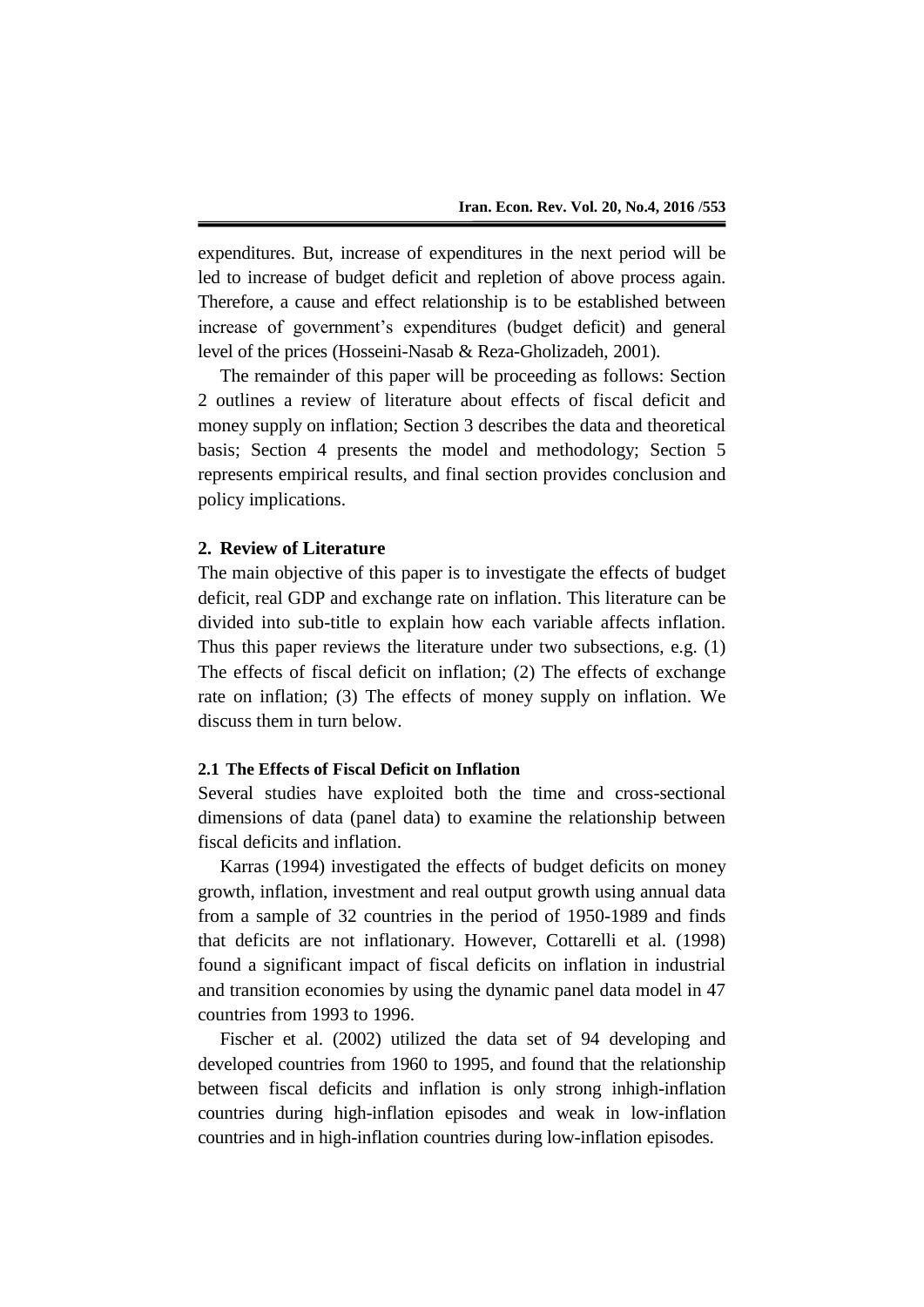Catão & Terrones (2005) applied the pooled mean group estimation method to a data set spanning 107 countries over the 1960-2001 periods. It is shown that, empirically, deficits have an impact on inflation and such an impact is stronger in high-inflation or developing countries. As mentioned by Catão & Terrones (2005), developing countries with less efficient tax collection, political instability, and limited access to external borrowing tend to have a lower relative cost of seignior age and thus a higher inflation tax.

Lin & Chu (2013) applied the dynamic panel quartile regression (DPQR) model under the autoregressive distributional lag (ARDL) specification, and examines the deficit-inflation relation-ship in 91 countries from 1960 to 2006. The DPQR model estimates the impact of deficits on inflation at various inflation levels and allows for a dynamic adjustment with the ARDL specification. The empirical results note that the fiscal deficit has a strong impact on inflation in high-inflation episodes, and has a weak impact in low-inflation episodes.

Jayaraman & Chen (2013) investigated the relationship between budget deficits and inflation in the four Pacific Island countries by undertaking an empirical study of relation-ship between budget deficits in four PICs through a panel econometric analysis. A multivariate framework is adopted with a view to avoiding bias arising out of omission of relevant variables and the methodology employed for estimating a long-run relationship between budget deficits and inflation is the Westerlund error correction based panel co-integration test procedure. The study's findings confirm the existence of a strong, direct relationship between budget deficits and inflation in all four PIC<sub>s</sub>.

# **2.2 The Effects of Exchange Rate on Inflation**

Most of empirical studies confirm a strong impact of pass-through effect from exchange rates to the prices in the frame work of inflation targeting policy. McCarthy (2000) stated that "whether a relation exists between inflation falling and changes in exchange rate" can be considered as a beginning of such researches in this scope.

In recent studies, the pass-through effect is being examined in the scope of "international macroeconomics". McCarthy (2000), Hunt &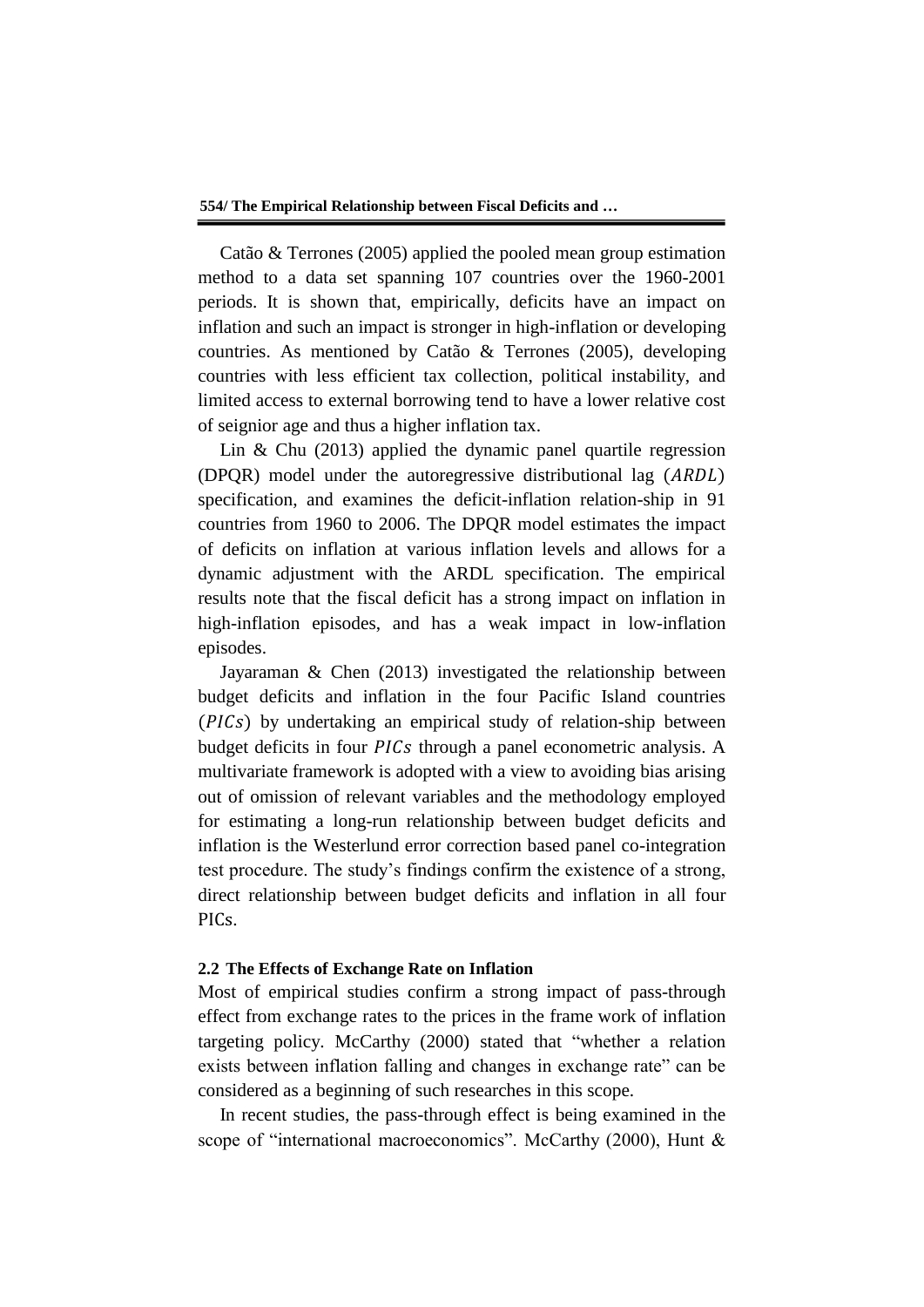Isard (2003), Hahn (2003), Campa & Goldenberg (2006), and Ihrig et al. (2006) are some of these studies. They examined the pass-through effect in the way of developed economies. Mihaljek & Klau (2000), Frankel et al. (2005), Choudhri & Hakura (2001), Hahn et al. (2007) can be given as some examples for the most important studies of developing economies in this scope.

Taylor (2000) stated that there is a strong and positive relation between inflation and pass-through effect. According to Taylor, decreasing the inflation rate means the decrease in pass-through effect. Also Honohan & Shi (2001) suggested that a strong and positive relation exists between dollarization and pass-through effect. The existence of dollarization prevents the running of monetary transmission mechanisms and brings to a halt the precautions against exchange rate shocks.

According to Mishkin (2008), the determination of beginning time and dimension of pass-through effect should be required for calculation of estimated inflation. Yet, this determination is required for performing monetary policy precautions against sudden exchange rate shocks. Hunt & Isard (2003) emphasized that inflation anticipation models should be restructured to calculate the size of this effect in the markets with high pass-through effect. In a sense, central banks should follow watchfully exchange rates and exchange rate volatility in the economies with high pass-through effect. This situation constitutes the one of the basic reasons behind "Fear of Floating Hypothesis". Bhattacharya et al. (2011) precipitated that pass-through effect has damaging influence on monetary transmission mechanism. That study, also discover some findings of decreasing in pass-through effect in economies, in low inflation.

According to Kara & Öğünç (2005), pass-through effect of exchange rates to the prices appeared in a time-lagged way from the middle of 90s to the beginning of 2000s. From the beginning to middle of 2000s this relation appeared in two and three time-lagged. Özçiçek (2007) specified that the biggest reaction against exchange rates changes occurs in Wholesale (Producer) Price Index (WPI). Exchange rate changes less affect the Consumer Price Index (CPI) than Wholesale Price Index. Aldemir (2007) stated that the sensitivity of import price index to exchange rates considerably shows that, it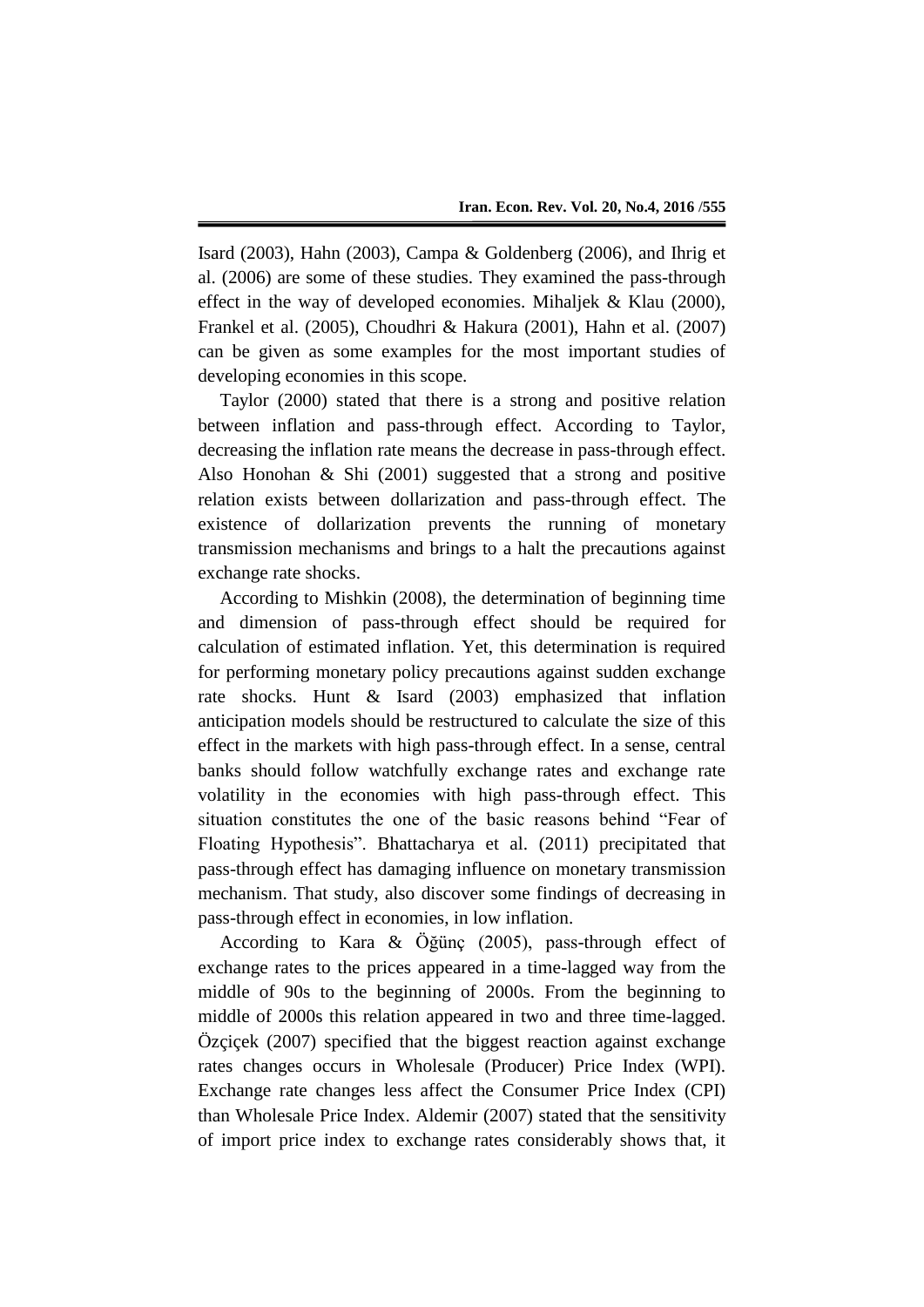would be decreased after disinflation policies. According to Peker & Görmüş (2008), the influence of crude oil prices on inflation are not strong. The influences of exchange rates on inflation are much more than monetary policies shocks and demand shocks. It is emphasized that 72% of improvements in inflation comes from exchange rate.

On the other hand, if there is depreciation in the exchange rate, this depreciation should cause inflation to increase. Depreciation means the currency buys less foreign exchange, therefore, imports are more expensive and exports are cheaper. Therefore, we get:

- Imported inflation. The price of imported goods will go up because they are more expensive to buy from abroad
- Higher domestic demand. Cheaper exports increases demand for UK exports. Therefore, there is an increase in domestic aggregate demand, and we may get demand pull inflation.
- Less incentive to cut costs. Manufacturers who export see an improvement in competitiveness without making any effort. Some argue this may reduce their incentive to cut costs, and therefore, we get higher inflation over the long term.

# **2.3 The Effects of Money Supply on Inflation**

Most of empirical studies confirm a strong impact of money supply on inflation. McCandless & Weber (1995) examined data for 110 countries over a 30-year period. The study showed that there is a high (almost unity) correlation between the rate of growth of the money supply and the rate of inflation in long term. With regard to the relationship between money and prices, King (2002) showed that the strong correlation between them disappears as the time horizon shortens indicating that the effects of money growth should emerge in the changes in real variables. According to Walsh (2003), the high correlation between inflation and the growth rate of money supply supports the quantity-theoretic argument that the growth of money supply leads to an equal rise in the price level.

Nassar (2005) used a two-sector model to estimate the relation-ship between prices, money, and the exchange rate for quarterly data in Madagascar in the period of 1982-2004. The results showed that the money supply has significantly positive impact on inflation.

Oomes & Ohnsorge (2005) investigated the impact of money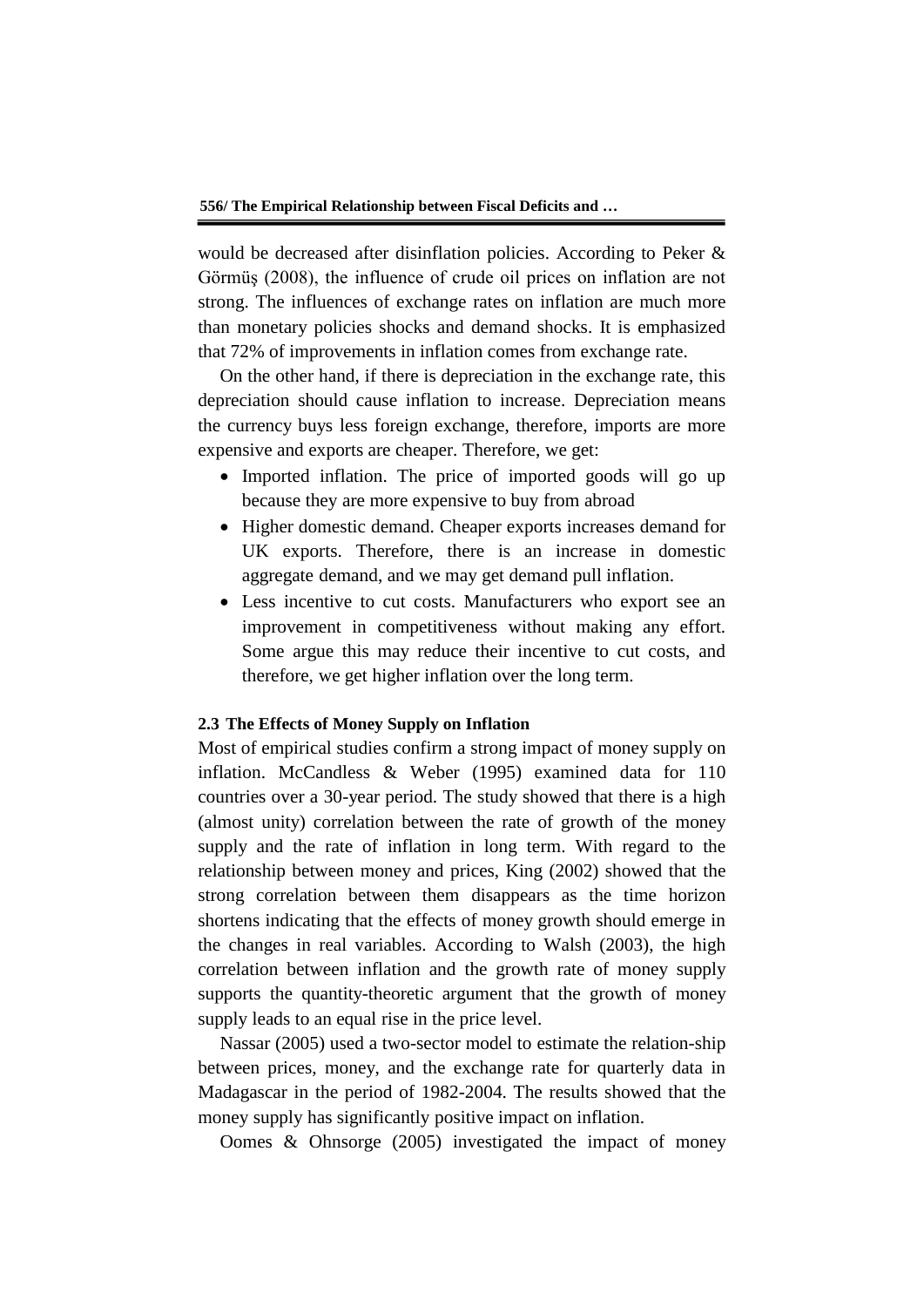demand on inflation for monthly data in Russia, from April 1996 to January 2004 by using the error correction model. The results confirmed that an excess supply of effective broad money is inflationary while other excess money measures are not and that effective broad money growth has the strongest and most persistent effect on short-run inflation.

Pelipas (2006) empirically investigated the money demand and inflation Belarus on the basis of the quarterly data for 1992-  $2003$ . Using co-integrated *VAR* and equilibrium correction model, the study notes the money supply is significantly positive correlated with inflation.

Hossain (2010) investigated the behavior of broad money demand in Bangladesh using annual data over the period of 1973-2008 by using the Johansen co-integration test and the error correction model. Empirical results suggest the existence of a causal relationship between money supply growth and inflation.

# **3. Data and Theoretical Basis**

## **3.1 Data**

 $\overline{a}$ 

In this paper, the panel data approach has been used for estimation of empirical model. The use of panel data allows not only the increase in the degrees of freedom and better estimators' large sample properties, but also the reduction in the endogeneity, due to the consideration of specific country effects ,omitted variables, reverse causality and measurement error. The data are extracted from Asian Development Bank (Key Indicators for Asia and the Pacific) for six Asian countries, namely China, Japan, Korea, India, Taiwan, and Singapore in the period of 1993-2013. In this study a four variable single equation model is employed. Budget deficit, GDP and exchange rate are treated as an exogenous variables and inflation  $(DEF<sup>1</sup>)$  as an endogenous variable. Therefore, the descriptive statistics is as follows:

<sup>1.</sup> implicit price deflator for GDP (GDP price deflator)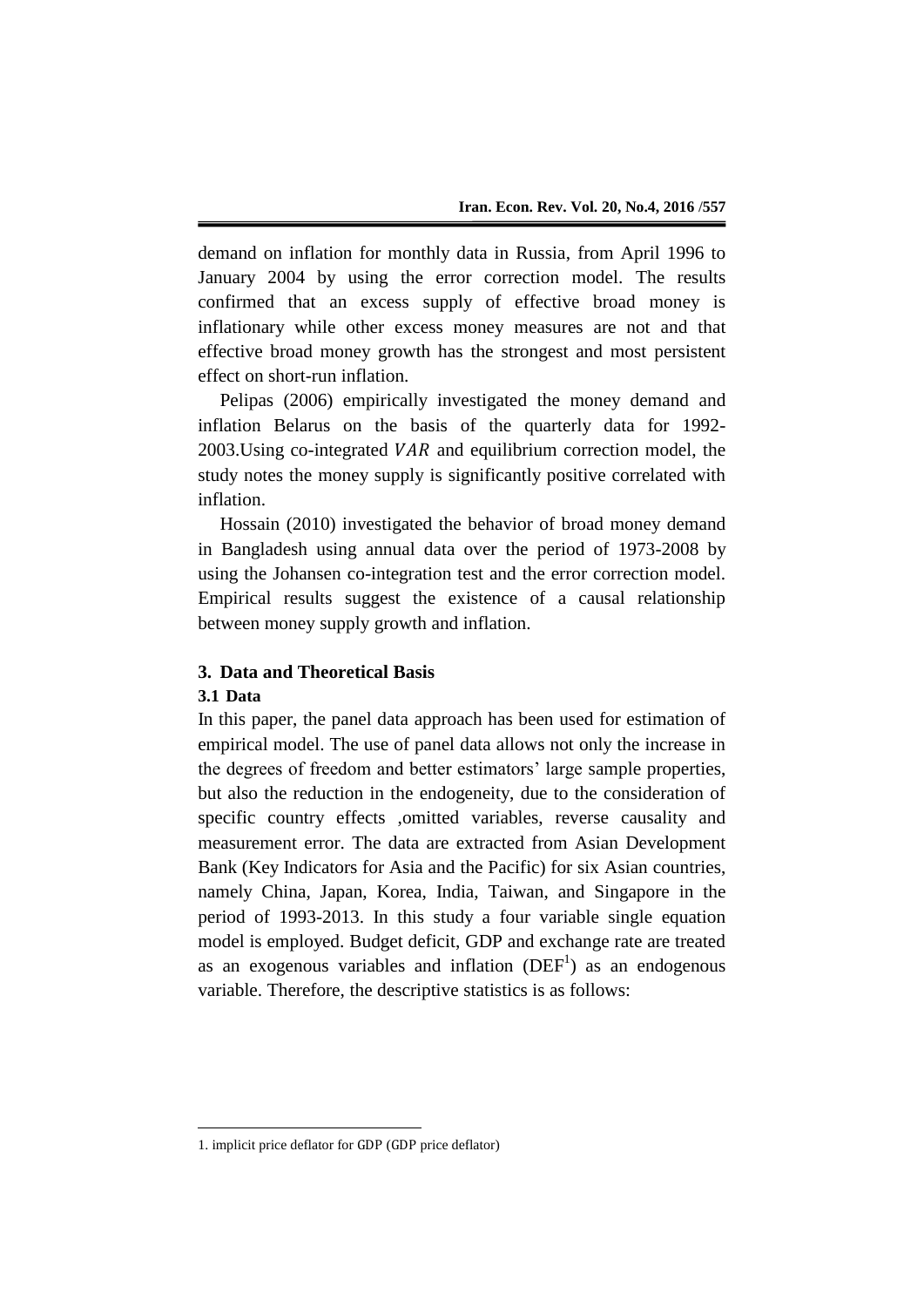| <b>Table 1: Descriptive Statistics</b> |            |         |        |             |          |  |
|----------------------------------------|------------|---------|--------|-------------|----------|--|
| <b>Variables</b>                       | <b>Obs</b> | Min     | Max    | <b>Mean</b> | Std.Dev. |  |
| <b>Inflation (DEF)</b>                 | 120        | 1.2     | 48.5   | 3.862167    | 5.266451 |  |
| <b>Budget deficit (BUD)</b>            | 120        | $-14.6$ | 5.4    | $-2.345423$ | 3.421839 |  |
| <b>Real GDP (RGDP)</b>                 | 120        | 768.4   | 1334.2 | 879.8151    | 146.9052 |  |
| Broad money M2 (M2)                    | 120        | 1.7     | 154.3  | 63.04432    | 32.84901 |  |
| Government<br>expenditure (GEXP)       | 120        | 1.1     | 36.5   | 18.84298    | 5.750192 |  |
| Interest rate (INTE)                   | 120        | 0.7     | 28.6   | 9.68561     | 4.835961 |  |
| <b>Exchange rate (EXC)</b>             | 120        | 89.8    | 962.6  | 384.675     | 322.9976 |  |
| <b>Import price index</b><br>(MPI)     | 120        | 2.3     | 45.2   | 17.45326    | 5.810021 |  |

**558/ The Empirical Relationship between Fiscal Deficits and …**

Resource: Author Findings

### **3.2 Theoretical Basis**

# **3.2.1 Theoretical Links of the Budget Deficit and Inflation**

In the monetarist perspective money supply drives inflation. If monetary policy is accommodative to a budget deficit, money supply continues to rise for a long time. Aggregate demand increases as a result of this deficit financing, causing output to increase above the natural level of output. Growing labour demand increase wages, this in turn leads to the shift in aggregate supply in a downward direction. After some time the economy returns to the natural level of output. However, this happens at the expense of permanent higher prices.

According to the monetarist view, budget deficits can lead to inflation, but only to the extent that they are monetized (Hamburger  $\&$ Zwick, 1981). In the monetarist (and neo-classical) models, changes in the inflation rate closely depend on changes in the money supply. Generally, the budget deficit per se does not cause inflationary pressures, but rather affects the price level through the impact on money aggregates and public expectations, which in turn trigger movements in prices. The money supply link of causality rests on Milton Friedman's famous theory of money, which dictates that inflation is always and everywhere a monetary phenomenon. The theory explains that continuing and persistent growth of prices is necessarily preceded or accompanied by a sustained increase in money supply. The expectations link of causality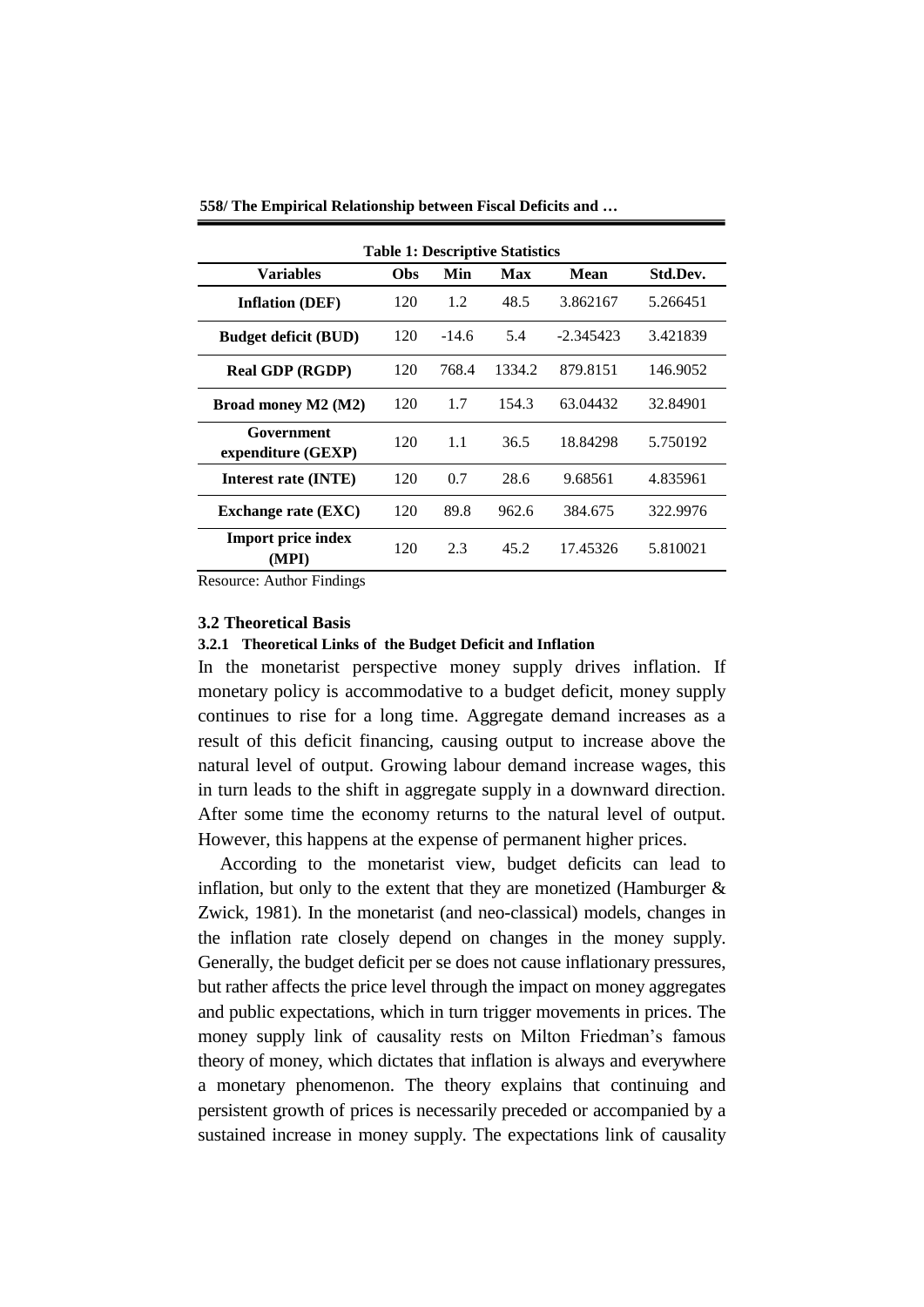works through the inter-temporal budget constraint, which implies that a government with a deficit must run, in present value-terms, future budget surpluses (Walsh, 2003). One possible way to generate surpluses is to increase the revenues from seignorage, so the public might expect future money growth. The deficit-inflation relationship is also discussed by considering direct effects of inflation on outstanding debts, tax revenues and expenditures. The dynamic interaction between public deficits and inflation could go in one of two directions. Either the effect of inflation to reduce the real value of debts dominates, or inflation worsens the fiscal position of the government due to collection lags, which reduces the government's real revenue (Dornbusch, 1990). This fall in the revenue, in itself, is accepted as a contributing factor in the inflationary process by increasing the money supply to finance these inflation-induced deficits (Tanzi, 1991; Aghevli & Khan, 1978).

Empirical work on the relationship between deficits and inflation has yielded conflicting results. Although the direction of the causation is generally accepted from deficits to inflation empirical evidence on this unidirectional causation is inconclusive (e.g. Abizadeh & Yousefi, 1998; Ahking & Miller, 1985; Barnhart & Darrat, 1988; Dwyer, 1982; Hamburger & Zwick, 1981; Hondroyiannis & Papapetrou, 1997). While some studies provide results to support the idea that inflation is caused by deficits, in many studies there is no significant evidence. On the other hand, Aghevli & Khan (1978), Ahking & Miller (1985), Barnhart & Darrat (1988), and Hondroyiannis & Papapetrou (1997) found bidirectional causation between deficits and inflation. Most of the empirical studies have adopted ad hoc approaches using econometric techniques. The relationship has been generally examined through the relationship between money growth and inflation. The monetarist assumption, which suggests that inflation is mainly a result of an increase in the money supply, is explicitly or implicitly held in many studies. Even some studies questioning the relevance of the unidirectional relationship between deficits and inflation presume a direct relationship between money growth and inflation (e.g. De Haan & Zelhorst, 1990; Hondroyiannis & Papapetrou, 1997; Hamburger & Zwick, 1981; McMillin & Beard, 1982).

The most common empirical method to examine the deficitinflation relationship has been to employ a single equation model for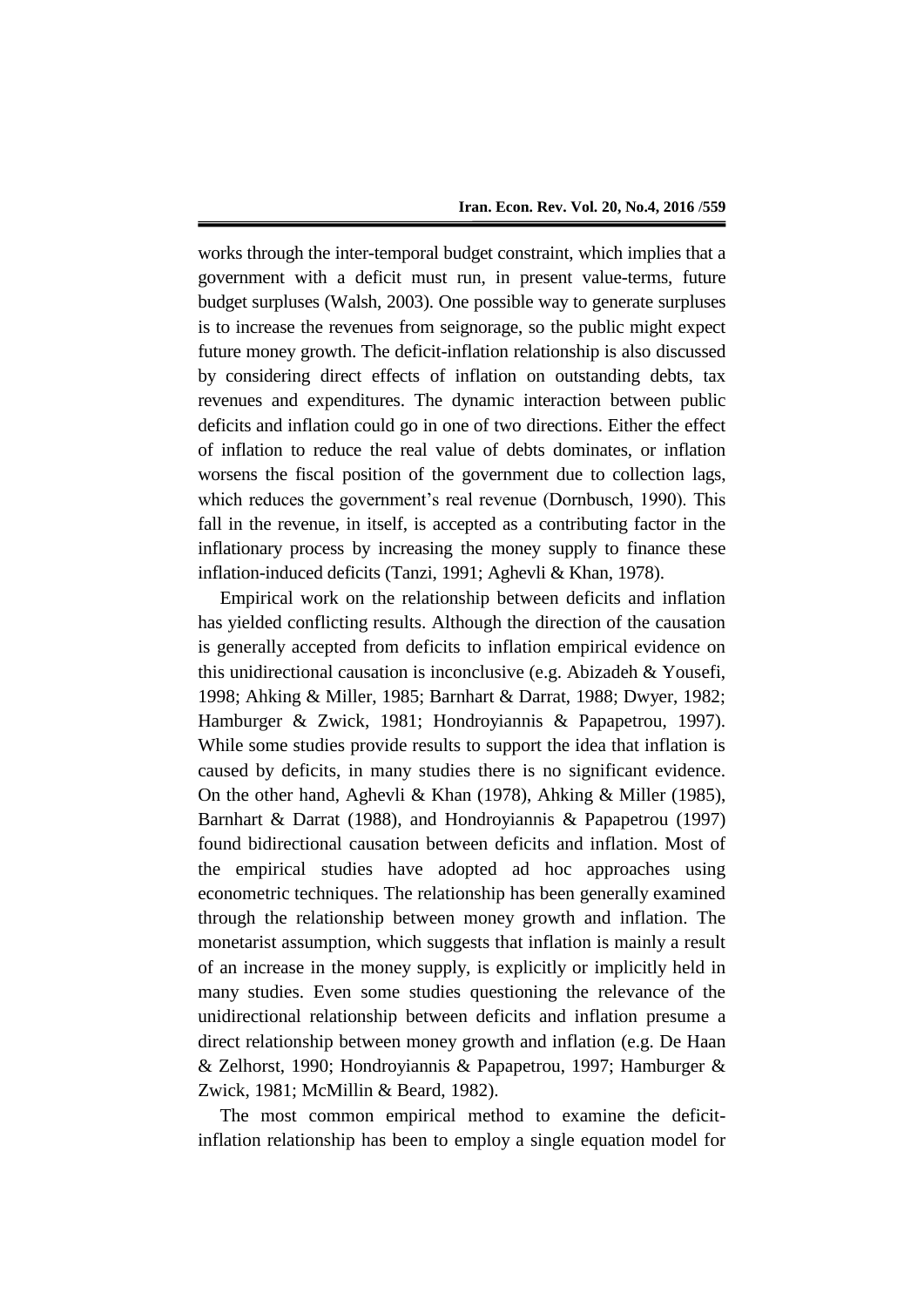money growth or inflation, treating deficits as an exogenous variable among others (e.g. Abizadeh & Yousefi, 1998; Ahking & Miller, 1985; Hamburger & Zwick, 1981; McMillin & Beard, 1982). Conclusions have been based on these estimates, and a positive and statistically significant coefficient on the deficit variable has been taken as evidence to support the hypothesis that deficits 'cause' money growth and/or inflation. In such a single equation approach, a possibility for a reverse causation from inflation to deficits is generally ruled out.

It appears that the "budget deficit-inflation" link in fact exhibits a two-way interaction, i.e. not only does the budget deficit through its impact on money and expectations produces inflationary pressure, but high inflation then also has a feedback effect pushing up the budget deficit. Basically, this process works through significant lags in tax collection. The problem lies in the fact that the time of tax obligations' accrual and the time of actual payment do not coincide with payment usually made at a later date. In view of this, high inflation during such a time lag reduces the real tax burden. We may therefore have the following self-strengthening phenomenon: persistence of the budget deficit props up inflation, which in turn lowers real tax revenues; a fall in the real tax revenues then necessitates further increases in the budget deficit and so on. In economic literature this is usually referred to as the Olivera-Tanzi effect.

As Sachs & Larain (1993) showed the evidence of developing world of 1980's supports the conclusion of this self-strengthening process and may destabilize an economy and lead to a very high inflation. Some researchers also argue that budget deficit financing by means of accumulating domestic debt seems to only postpone the inflation tax. If government finances its deficit by printing money now, then in the future the burden of servicing existing stock of government debt will be easier. Interest payments that otherwise add to the next periods' government expenditures will not exert additional pressure on fiscal authority and the deficit will not increase over time. As Sachs & Larrain (1993) put it, "borrowing today might postpone inflation, but at the risk of even higher inflation in the future".

Sargent & Wallace (1981) observed that when the fiscal authority sets the budget independently, the monetary authority can only control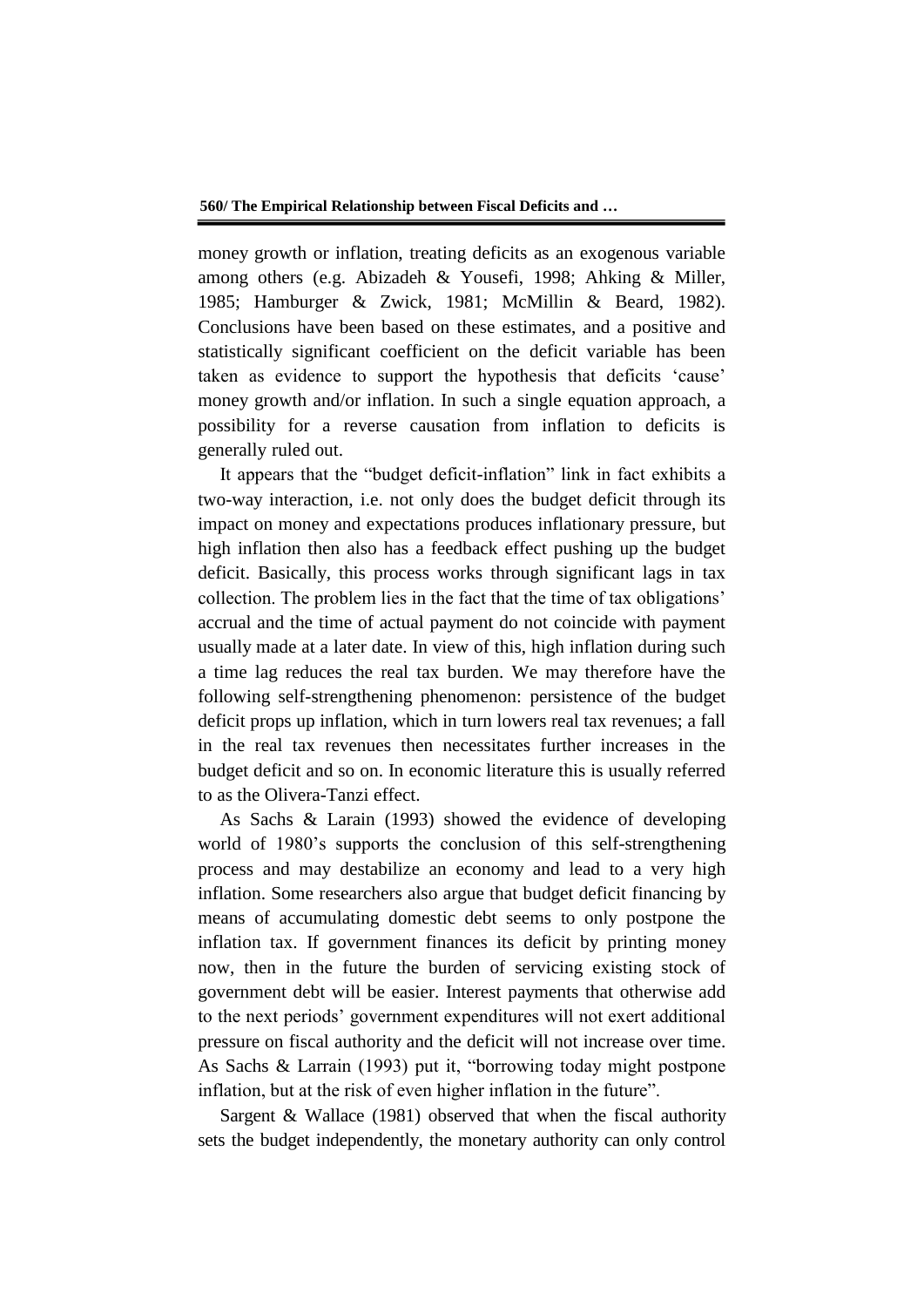the timing of inflation. Recently a new direction of theory has emerged, which may also be seen as an extension of the deferred inflation hypothesis. There are two regimes for price determination, according to the new fiscal theory of the price level (e.g. Komulainen & Pirttila, 2000; Carzoneri, Cumby, & Diba, 1998). Under the so-called "monetary dominant" regime, monetary policy determines the price level, and fiscal policy remains reactive. The government balances its intertemporal constraint taking the inflation as given. In the "fiscal dominant" regime, in contrast, the price level is determined by the intertemporal budget constraint. If the future surpluses fall short of financing the deficit, the price level must adjust upwards, reducing the real value of the government debt. Monetary policy is reactive in a "fiscal dominant" regime: money supply reacts to price level changes to bring the money demand equation in balance (Carlston & Fuerst, 1999).

# **4. The Model and Methodology 4.1 The Model**

The most common empirical method to examine the deficit-inflation relationship has been to employ a single equation model for money growth or inflation, treating deficits as an exogenous variable among others (e.g. Abizadeh & Yousefi, 1998; Ahking & Miller, 1985; Hamburger & Zwick, 1981; McMillin & Beard, 1982). In this study a four variable single equation model is employed. Budget deficit, GDP and exchange rate are treated as an exogenous variables and inflation  $(GDP)$  price deflator) as an endogenous variable.

For the estimation of the influence of a budget deficit on inflation, one can start from the long run government budget constraint:

$$
\frac{B_{t-1}}{P_t} = \sum \frac{1}{r_j} \left( \tau_{t+j} - g_{t+j} + \left( M_{t+j} \frac{M_{t+j}}{P_{t+j}} \right) \right)
$$
(1)

where:

B  $\frac{t-1}{P_t}$  = Government debt  $r_i$ = The discount rate  $\tau_{t+i}$ = Total tax revenue  $\boldsymbol{g}_{t+j}$ = Total government expenditure  $M_t$  = Broad money supply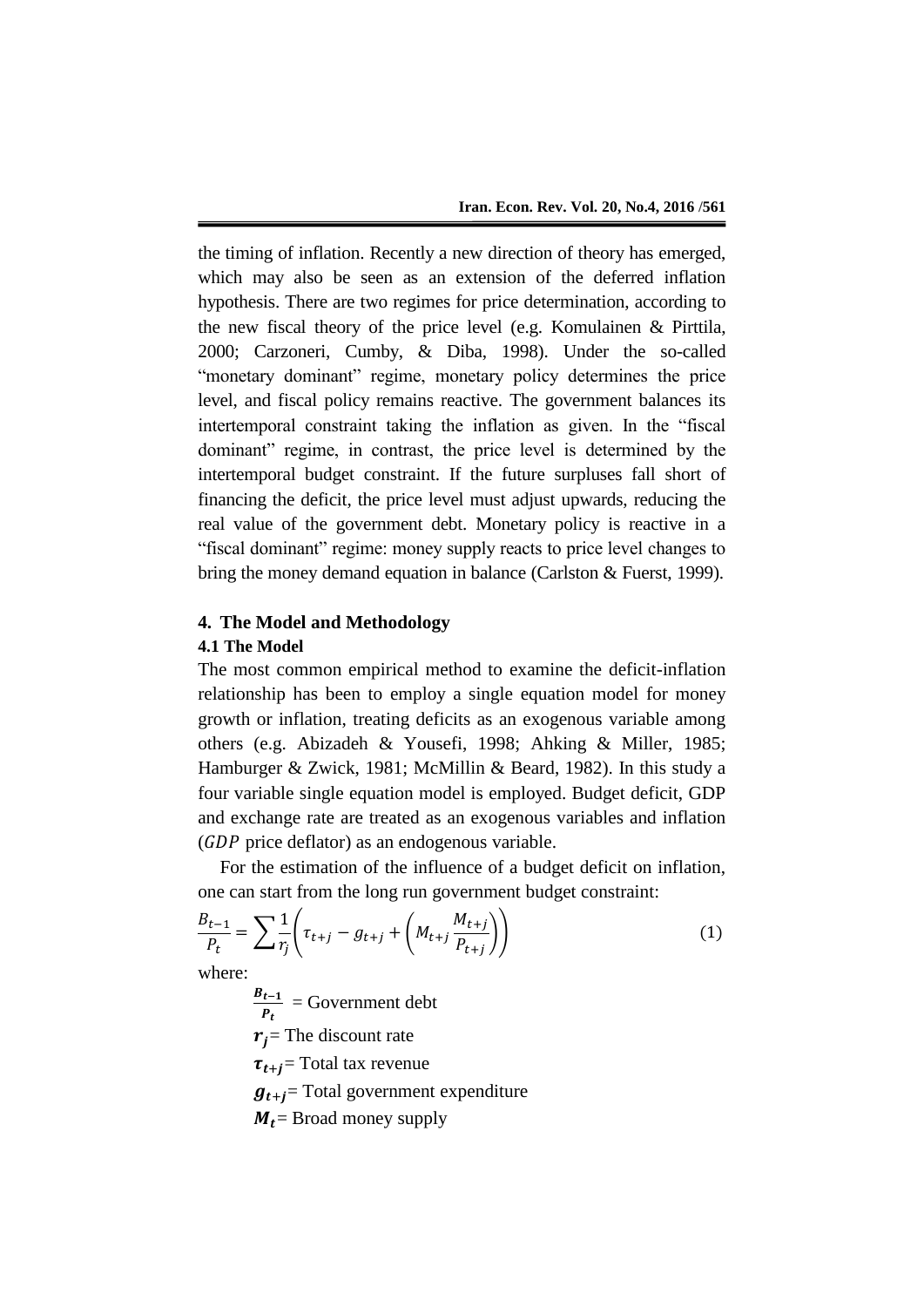**562/ The Empirical Relationship between Fiscal Deficits and …**

Considering the particular case where the public debt cannot grow implies that the entire budget deficit is ultimately financed through seignorage. Imposing this restriction on the public debt, one obtains the short run budget constraint:

$$
\frac{B_{t-1}(t)}{P_t} = \tau_t - g_t + \left(\frac{M_t - M_{t-1}}{P_t}\right)
$$
\n(2)

where  $B(t)$  is the debt with the maturity in period t that has to be paid and is not rolled-over. This can be rewritten as:

$$
\frac{B_{t-1}(t)}{P_t} = \tau_t + g_t + \left(\frac{M_t - M_{t-1}}{P_t}\right)
$$
\n(3)

The term on the left hand side is the budget deficit formed from the fiscal deficit and repayment of public debt with the maturity in period t and the term on the right hand side is seignorage.

Seignorage revenue  $(S)$  can be written as a function of the inflation rate and real money supply:

$$
S = \frac{f(\pi_t)M_t}{P_t} \tag{4}
$$

where  $f(\pi_t)$  is a reduced form money demand equation. Considering that seignorage is increasing with the inflation rate and combining equation 3 and equation 4 one obtain the equation estimated by Catao & Terrones (2001) that explains the inflation rate by the budget deficit and money supply:

$$
\pi_t = \beta d_t P_t / M_t^s \tag{5}
$$

where:

 $\beta$  is the inverse linear multiplier

 $d_t$  is the budget deficit which is

 $M/P$  is the money supply

If one divides by nominal  $GDP(Y)$  one obtains a relation between the size of budget deficit  $(D)$  in  $GDP$  and the level of inflation:

$$
\pi = D_t / Y_t / M_t / Y_t \tag{6}
$$

The long run equation developed in this study includes the ratio of the budget deficit to GDP and the exchange rate as exogenous variables and the GDP price deflator, as the endogenous variable.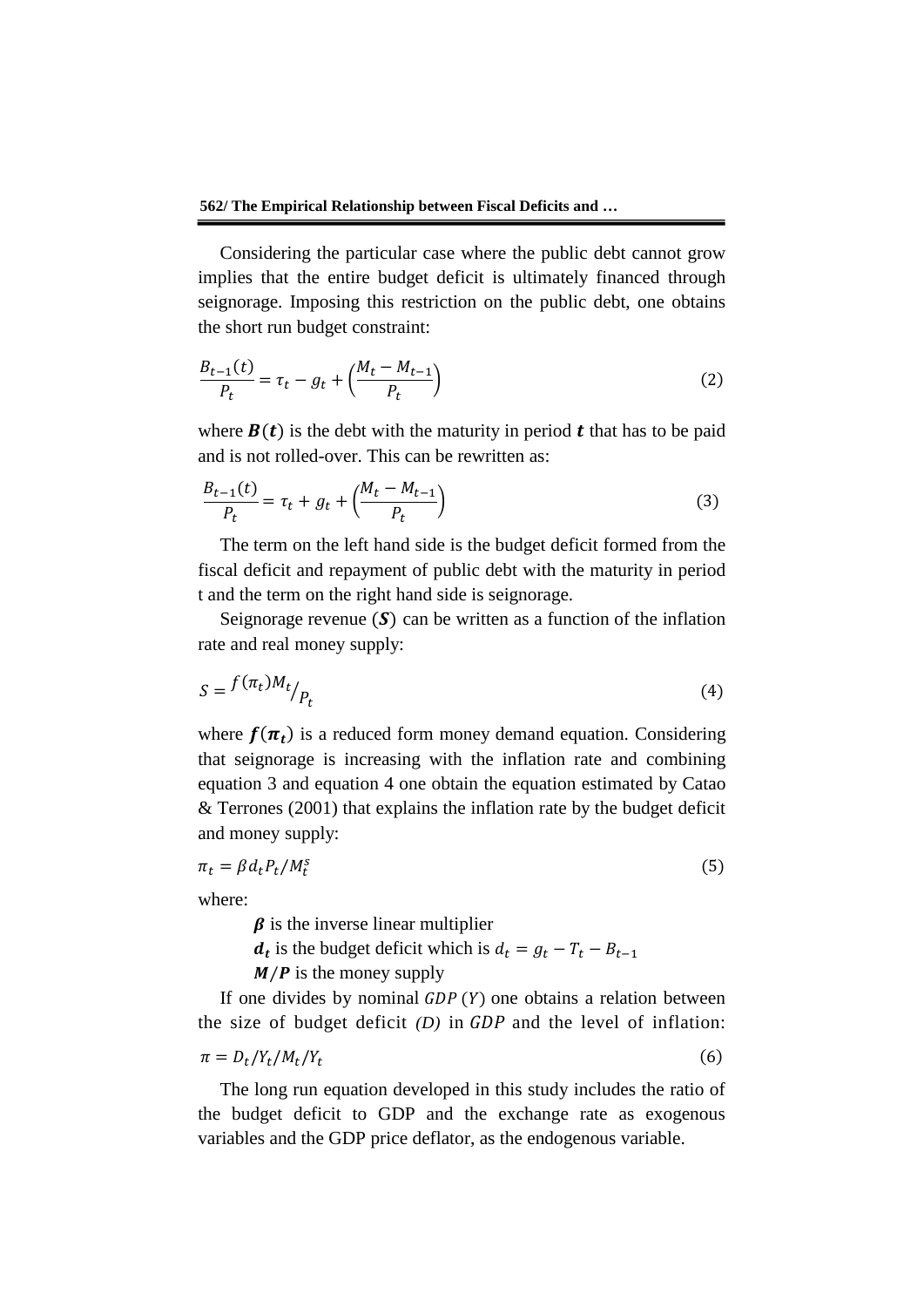The influence of the budget deficit on inflation is positive. The higher the budget deficit, the greater will be the rate of inflation. The budget deficit affects inflation only if it is monetized to increase the monetary base of the economy. From Friedman's theory of money inflation is a monetary phenomenon. Accordingly if the budget deficit is monetized it increases the money supply thereby increasing the price level. When the budget deficit is monetized, an extremely high correlation exists between the budget deficit and money supply. The problem of multicollinearity and reducibility precludes one from using both money supply and the budget deficit as explanatory variables in the regression analysis. Therefore, in order to estimate the effect of the budget deficit on inflation, the budget deficit is used as explanatory variable instead of the money supply. The exchange rate has a deterministic effect on the level of prices in underdeveloped economies. It's included as a control variable in this paper that can explain inflation. In countries like this Asian countries, an exchange rate depreciation (appreciation) could increase (decrease) the price of imported commodities. These countries markets are heavily based on imported commodities, which imply the depreciation of the exchange rate, could be immediately reflected on an increase on the price of the consumer's basket of commodities. The third important explanatory variable is the level of GDP, which is negatively related with the level of inflation. According to theoretical and experimental studies, the total form of function used in this paper, is as follows<sup>1</sup>:  $LDEF = f(LBUD, LRGDP, LM2, LEXC, LMPI, LGEXP, LINTE)$  $(7)$ where:

> **LDEF** is logarithm of the GDP price deflator; **LBUD** is logarithm of the consolidated budget deficit; **LRGDP** is logarithm of real gross domestic production; **LEXC** is logarithm of the exchange rate; *LMPI* is logarithm of import price index;  $LM2$  is logarithm broad money; **LGEXP** is logarithm of government expenditure and

1

<sup>1.</sup> For estimation of the model, specified equation in form of linear or logarithmic linear can be estimated. In order to choose between these models Non-Nested Test is used in this study. The results obtained from this test have shown that the logarithmic linear model is better than linear model.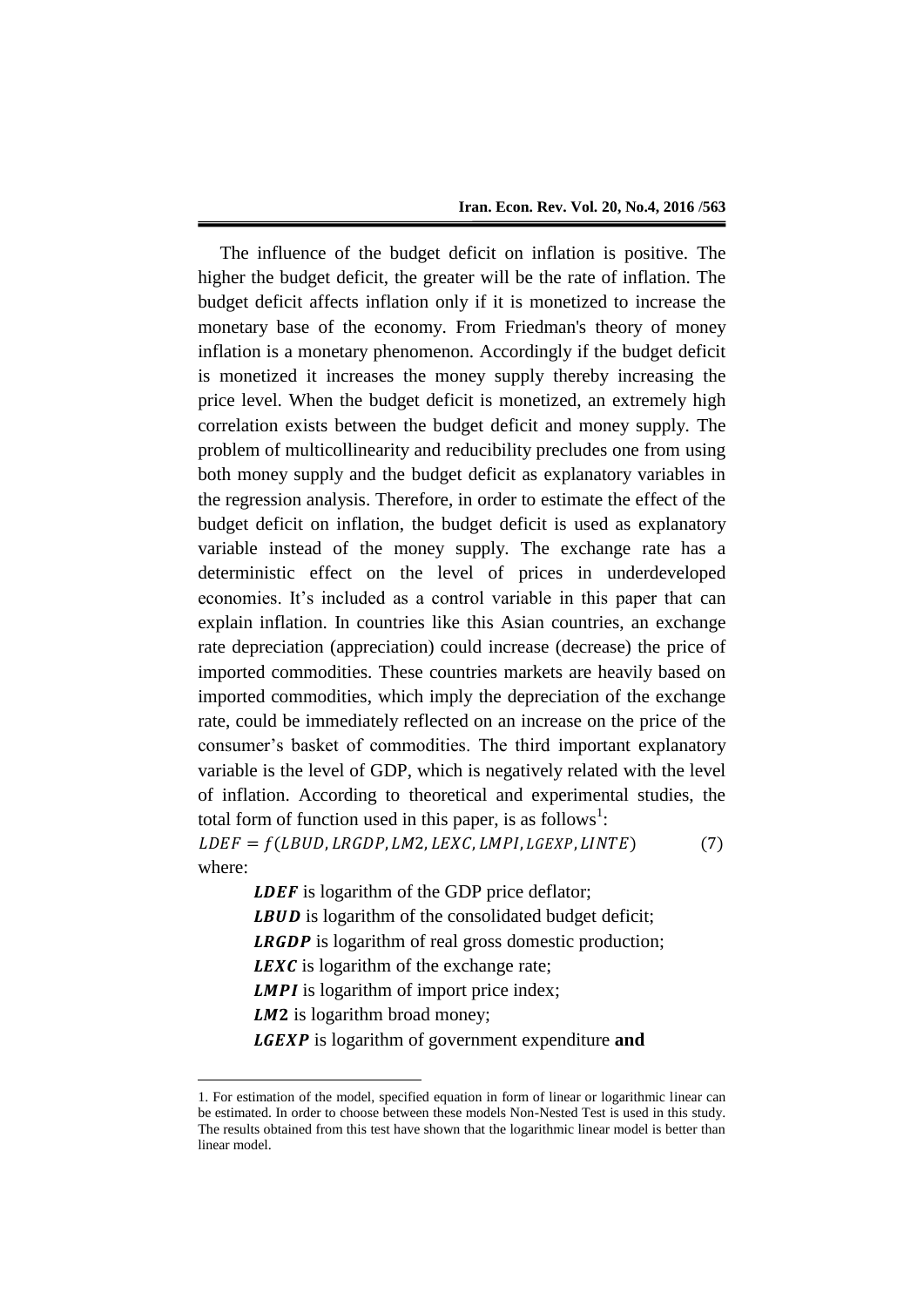**LINTE** is logarithm of interest rates;

In this paper, we use implicit price deflator for GDP (GDP price deflator) as an inflation index. $<sup>1</sup>$ </sup>

#### **4.2 Methodology**

 $\overline{a}$ 

#### **4.2.1 PMG and GMM Method**

Pesaran et al. (1997, 1999) proposed the PMG estimator that allows the short-term parameters to be heterogeneous between groups while imposing homogeneity of the long-term coefficients between countries. It is one advantage of PMG estimator. Furthermore, the  $PMG$  estimator highlights the adjustment dynamic between the shortrun and the long-run. The heterogeneity of short-run slope coefficients allows the dynamic specification to differ across countries. However, the drawback of PMG estimator is that it cannot deal with the endogeneity of variables in the model.

The PMG estimation-based error correction model requires an existence of cointegration between dependent variable and explanatory variables. So, the study first tests the stationary of the variables by using the Fisher tests, developed by Maddala & Wu (1999) and then applies the co-integration test of Westerlund (2007).

The dynamic panel GMM estimation uses the appropriate lags of the instrumented variables to generate internal instruments and employs the pooled dimension of the panel data. So it does not put restrictions on the length of each individual time dimension in the panel. This enables use of suitable lag structure to exploit the dynamic specification of the data. However, this approach still has some important shortcomings (Anshasy, 2012). First, it only allows the intercepts -not slopes- to vary across groups. Pesaran et al. (1997; 1999) argued that the assumption of homogeneity of slope parameters

<sup>1.</sup> Inflation is defined as a sustained increase in the general level of prices for goods and services which is measured by measurable indices. These indices include wholesale price index (WPI), producer price index (PPI), retailed price index (RPI) and GDP deflator (implicit price deflator for GDP). The first and second indices measure inflation in the level of whole importer and producer, and they are generally influenced by exchange rate and commercial terms of trade. These are most proper indices in order to measuring the changes in cost of industrial productions. The third index measures level of cost living and finally, the forth index (implicit price deflator) calculate inflation in all level of goods and services which is involved in calculating the national products. This index implies the changes in values of national money. Therefore, as mentioned above, we use implicit price deflator for GDP (GDP price deflator) as an inflation index.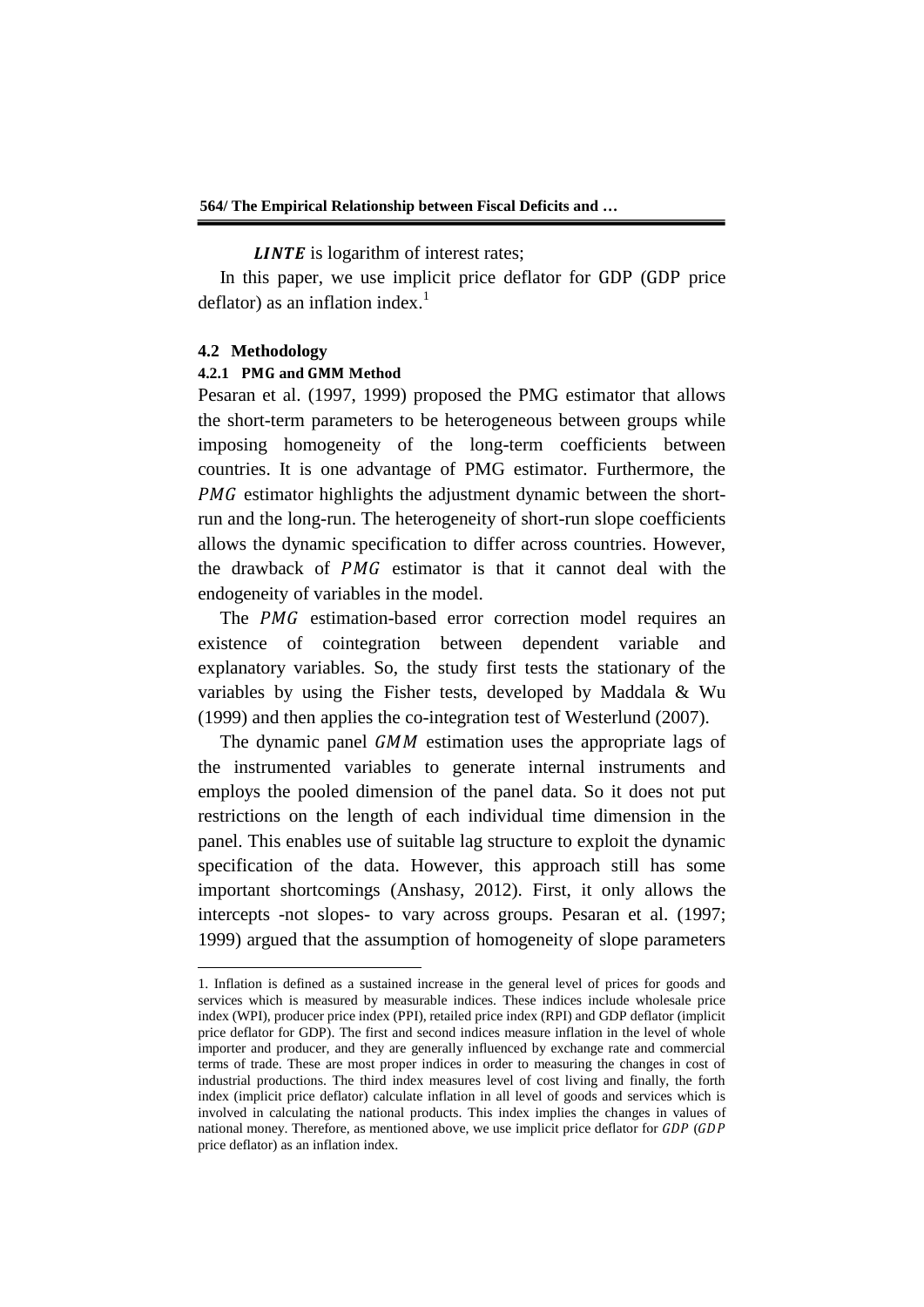may not be proper when the time dimension of the panel is short. Second, cross-sectional dependence is not addressed.

#### **4.2.2 The PMG Estimation-Based Error Correction Model**

$$
\Delta Y_{it} = \emptyset S_{it-1} + \sum_{j=1}^{P} \delta_{ij} \Delta X_{it-j} + \eta_i + \varepsilon_{it} \text{ where } S_{it-1} = Y_{it-1} - \theta X_{it-1} \tag{1}
$$

Where Y is inflation;  $S_{it-1}$  is the deviation from long-run equilibrium at any period for group  $i$ , and  $\emptyset$  is the error correction (speed of adjustment) coefficient. The vector  $\theta$  captures the long-run coefficients which do not vary across groups; these coefficients represent the longrun elasticity of inflation with respect to each variable in  $X_{it-1}$ . The short-run responses of the X variables are captured by the vector  $\delta$ .  $\eta_i$  is an unobserved time-invariant, country-specific effect and  $\varepsilon_{it}$  it is an observation-specific error term.

#### **4.2.3 The Panel Differenced GMM Arellano-Bond Estimation**

$$
Y_{it} = \alpha Y_{it-1} + \beta X_{it} + \eta_i + \varepsilon_{it}; i = 1, 2, 3, ..., N; t = 2, 3, ..., T
$$
 (2)

Where  $Y$  is inflation in first difference;  $X$  is a vector of variables in first difference including variables of fiscal policy (fiscal deficit and government expenditure), variables of monetary policy (broad money  $M<sub>2</sub>$  supply and interest rate) and some control variables (real  $GDP$ , exchange rate and trade openness);  $\eta_i$  is an unobserved time-invariant, country-specific effect and  $\varepsilon_{it}$  is an observation-specific error term.

The dynamic characteristics in (2) show that the country-specific fixed effects can be correlated with the lagged dependent variable and some explanatory variables may be endogenous. It can make OLS inconsistency and estimates bias. However the panel differenced Generalized Method of Moments  $(GMM)$  estimator, developed by Arellano & Bover (1995), and Blundell & Bond (1998), tackles these problems. It utilizes the lagged differences of the predetermined variable as instruments for their levels and the differences of the strictly exogenous variables (as in the standard IV procedure).

In addition, based on the information criterions  $BIC$  and  $AIC$ , the study uses lag orders  $K = 2$  identical for all cross-units, respecting the condition  $T > 5 + 2K$ , which is important to guarantee the validity of the proposed tests, even with shot  $T$  samples (see Hurlin, 2004).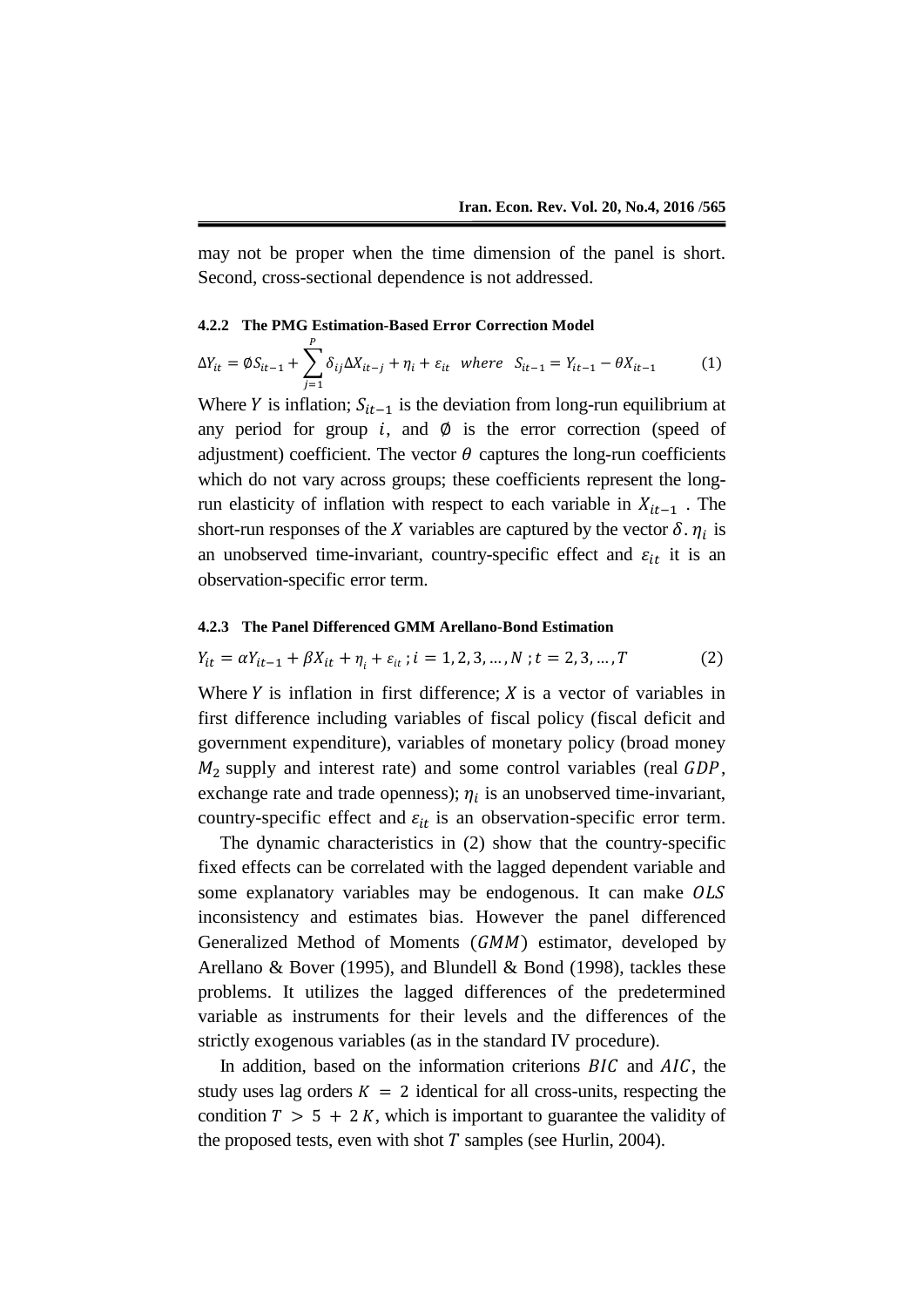**566/ The Empirical Relationship between Fiscal Deficits and …**

The matrix of Pearson correlation coefficients is summarized in Table 2. The results show that the pair of broad money  $M2$  supply and trade openness has the biggest coefficient  $(0.8382)$ . According to Evans (1996), the correlation level between them is relatively strong while that of others are moderate and weak. However, for the time series in finance, the correlation coefficient, lower than  $0.8$  is acceptable. Therefore, the study decides to use these all variables in the model.

### **4.2.4 Advantages and Disadvantages of GMM Method**

This method cannot solve the problem of correlation between the descriptive variables and decrease or eliminate multicollinearity in the model. But, on the other hand, including and consideration of individual dissimilarity and more information and elimination of the available bias in the sectional regressions will be resulted in more accurate estimations, higher efficiency and less multicollinearity in GMM, which this task is counted as one of the advantages of this method. Totally, dynamic GMM method compared to other methods has the advantages as following:

### **Solution of Problem of Endogenous of the Institutional Variables**

The main advantage of approximation of the dynamic GMM is that all regression variables lacking correlation with residual term (including with delay variables and differential variables) can be instrumental variable potentially (Green, 2008).

# **Reduction or Obviation of Multicollinearity in the Model**

Usage of delay dependent variables leads to elimination of multicollinearity in model.

## **Omission of the Fixed Variables Over Time**

Application of this method leads to obviation of many variables which are fixed over time. And regarded as the factors influencing on the per capita income and inflation, and also, can cause to establish correlation and bias in the estimation of model (Baltaji, 2008).

# **Increase of Time Dimension of Variables**

Even though it is possible that sectional cutting can obtain the long term relationship between the variables, estimation of this type has not advantages of time series of statistics in order to increase effectiveness of the estimations. Usage of time dimension of the statistics series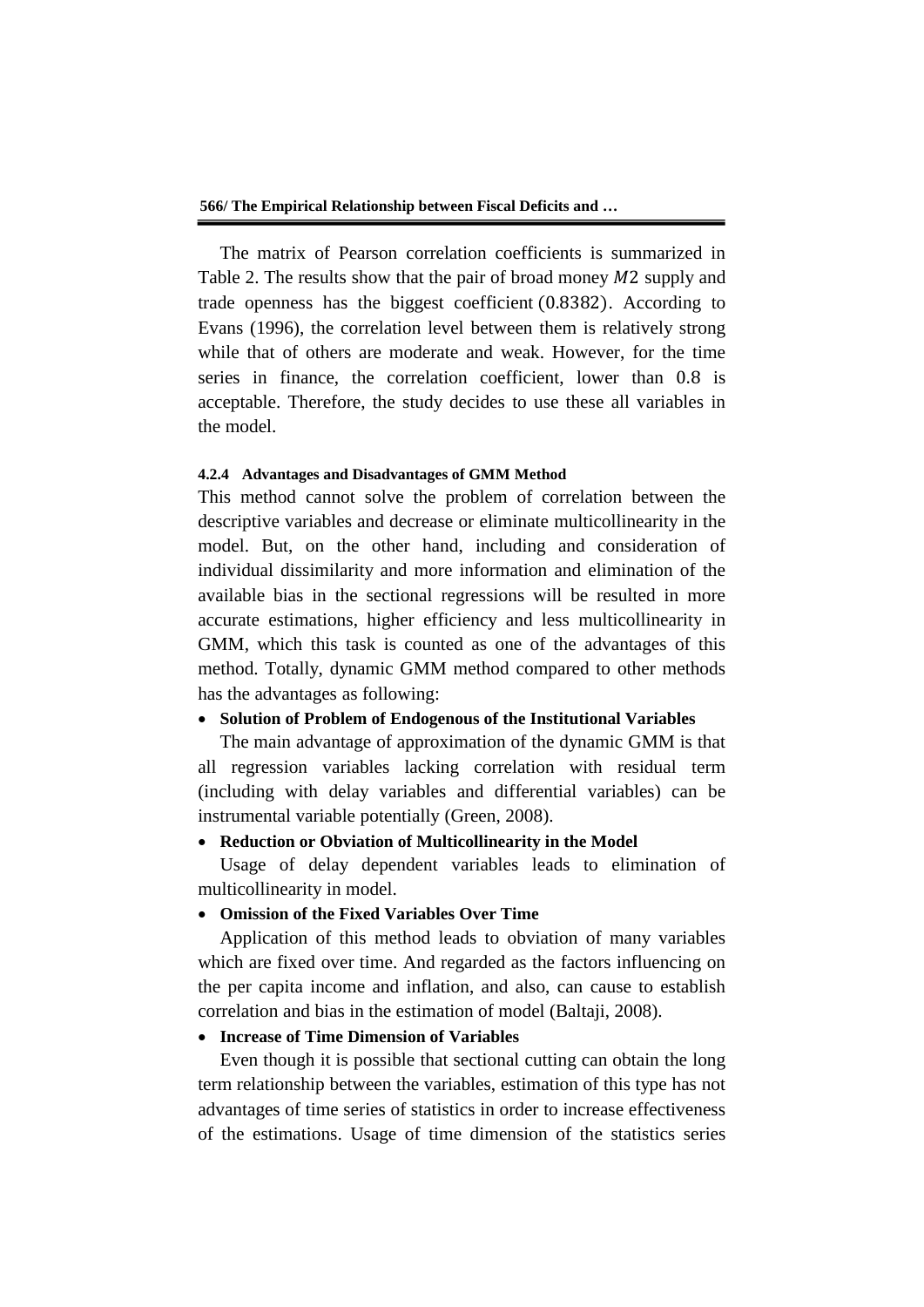allows that influence of all not-observed time fixed factors showing inter–countries differences of difference in per capita income is to be considered (Hsiao, 2003).

# **4.2.5 Advantages and Disadvantages of the PMG Panel Method**

The PMG estimator allows the short-term parameters to be heterogeneous between groups while imposing homogeneity of the long-term coefficients between countries. It is one of the advantages of PMG estimator. It can be shown that estimation of MG with much and appropriate delay presents extremely adaptable approximations from the long term parameters (even, if the variables are collective in first order). Without existence of incompatibility (resulted from the heterogeneous dynamic relationships), PMG method uses efficiency of combinative estimation. In approximation through PMG method long term coefficients among the countries are equal, while short term coefficients are capable of changing. At the present time, existence of panel data which are relative-high time dimension is prevalent greatly. In this state, N regression of time series can be run and then, their average calculated (Estimator of group average of MG), or data can be combined and supposed that their slope and variance coefficients are similar. In this method, long term slope coefficients are supposed to be similar, but it is allowed that their short term slope coefficients and standard deviation are to be changed among the sectional units.

As mentioned in the section 3.1 and 4.2 related to data and methodology, this paper applies the  $PMG$  estimation–based error correction model to analyze the effects of budget deficit, real GDP and exchange rate on inflation.

### **5. Empirical Results**

As mentioned in the section 3.1 and 4.2 related to data and methodology, this paper applies the  $PMG$  estimation–based error correction model to analyze the effects of budget deficit, real GDP, broad money  $M2$  supply and exchange rate on inflation. Before carrying out it, the stationary tests needs to be done to make sure that all variables in the model are co-integrated.

The results of stationary tests in Table 3 show that variables inflation  $(DEF)$ , budget deficit and exchange rate are significantly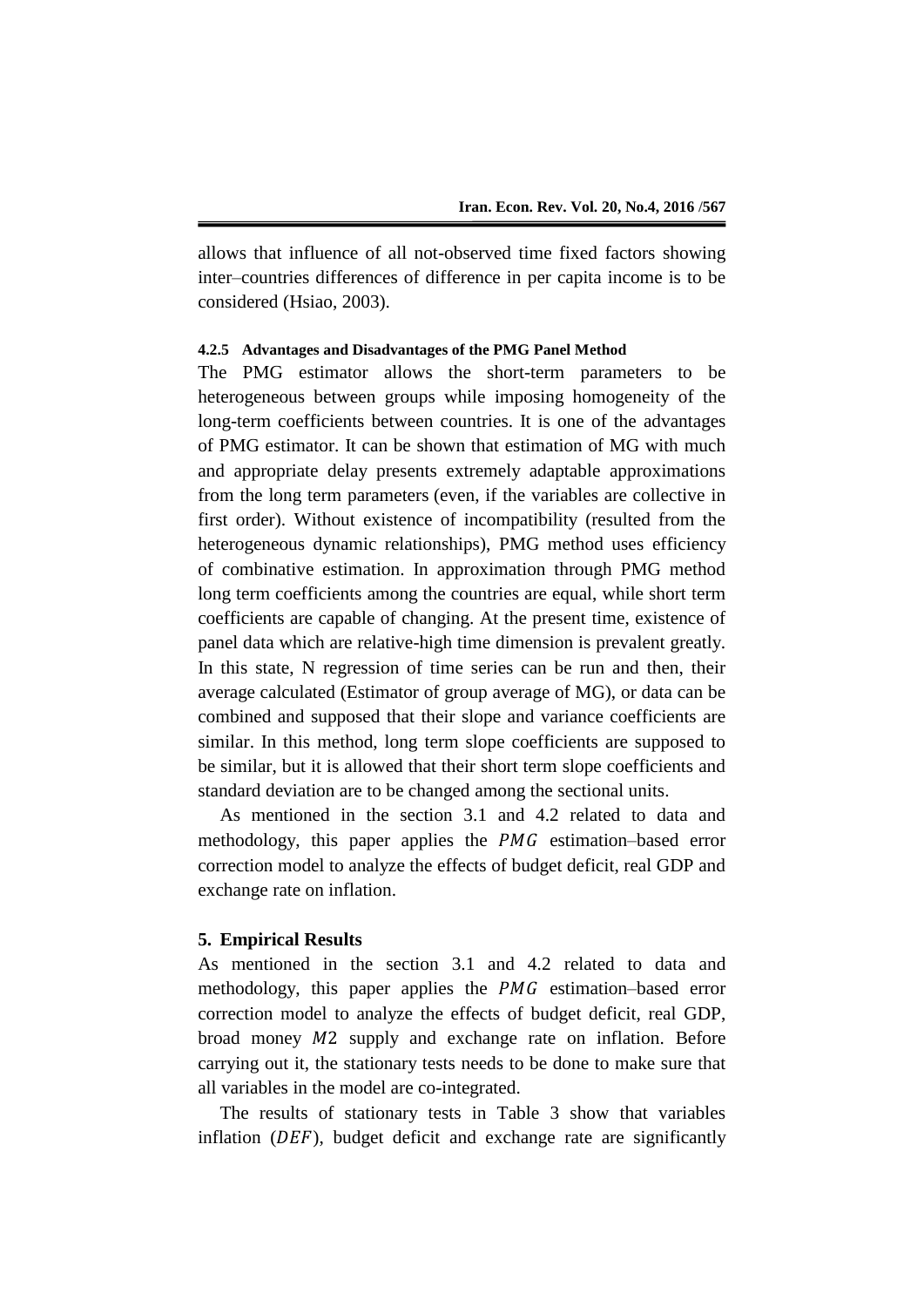stationary at levels less than 10% while variables broad money  $M2$ supply and real GDP per capita and is not stationary. It means that in this model some variables have integration of zero order  $I(0)$  and the others integration of first order  $I(1)$ .

Table 4 presents Westerlund panel co-integration tests. When all four tests reject the null of no co-integration, a covariate is considered co-integrated with the dependent variable. So the results show that fiscal deficit, broad money  $M2$  supply, real  $GDP$  per capita, government expenditure, interest rate, exchange rate and trade openness are co-integrated with inflation.

The estimation of  $PMG$ -based error correction model is expressed in Table 4. In long run, the effects of budget deficit, real GDP and exchange rate on inflation are significantly positive at level of 1%. Impacts of budget deficit real GDP and exchange rate on inflation are consistent with previous empirical studies. In fact, Fischer et al. (2002), Catão and Terrones (2005), Lin and Chu(2013) and Jayaraman and Chen (2013) found fiscal deficit has strongly positive influence on inflation and Nassar (2005), Oomesand Ohnsorge (2005), Pelipas (2006) and Hossain (2010) confirmed broad money supply, budget deficit real  $GDP$  and exchange rate are positively correlated with inflation.

According to Bajo-Rubio, Díaz-Roldán, & Esteve (2009), the Fiscal Theory of the Price Level (FTPL) takes into account monetary and fiscal policy interactions and assumes that fiscal policy may determine the price level, even if monetary authorities pursue an inflation targeting strategy. This approach allows fiscal policy to set primary surpluses/deficits to follow an arbitrary process, not necessarily compatible with solvency. Therefore, the budget surplus/deficit path would be exogenous, and the endogenous adjustment of the price level would be required in order to achieve fiscal solvency. In this context, fiscal policy becomes "active", with budget surpluses turning to be the nominal anchor; whereas monetary policy becomes "passive" and can only control the timing of inflation. Therefore, an increase in fiscal deficits as well as in two important instruments of fiscal policy, leads to high inflation.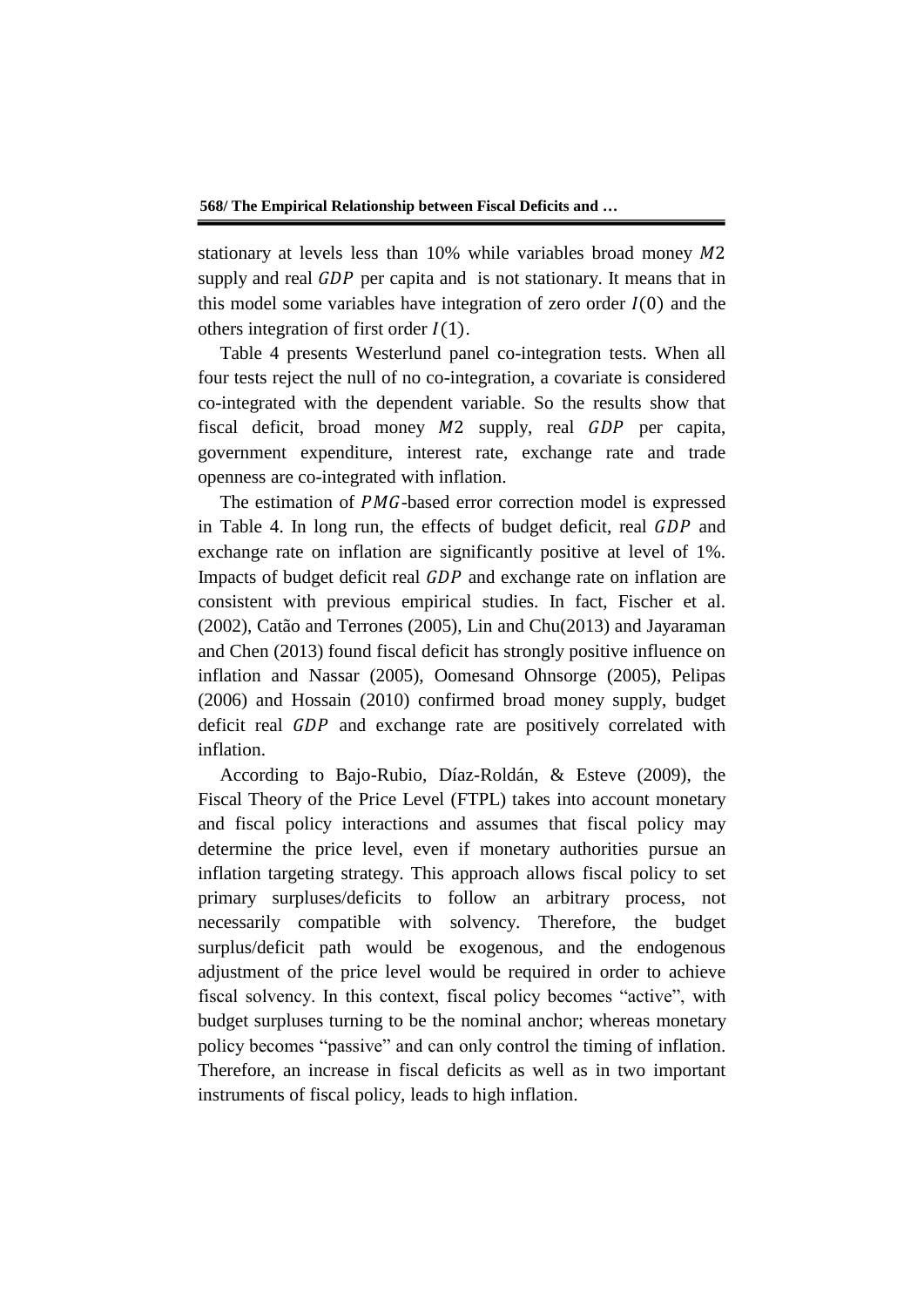| Table 2. The Matrix of Fearson Correlation Coemicients |                        |                        |                |             |           |             |                  |              |
|--------------------------------------------------------|------------------------|------------------------|----------------|-------------|-----------|-------------|------------------|--------------|
| <b>Variables</b>                                       | <b>INF</b>             | <b>BUD</b>             | M <sub>2</sub> | <b>RGDP</b> | EXC       | <b>LMPI</b> | <b>GEXP INTE</b> |              |
| INF(DEF)                                               | -1                     |                        |                |             |           |             |                  |              |
| <b>BUD</b>                                             | $-0.0732$ <sup>*</sup> |                        |                |             |           |             |                  |              |
| M <sub>2</sub>                                         | $-0.242***$            | 0.1181                 |                |             |           |             |                  |              |
| <b>RGDP</b>                                            | $-0.0546$              | $0.0640$ <sup>**</sup> | $0.3298$ ***   |             |           |             |                  |              |
| <b>EXC</b>                                             | $0.3238***$            | $0.1881***$            | $-0.393***$    | $-0.233***$ |           |             |                  |              |
| <b>MPI</b>                                             | $-0.2301$              | $-0.403***$            | $0.8382***$    | $0.3771***$ | $-0.0523$ |             |                  |              |
| <b>GEXP</b>                                            | $-0.0303$              | $-0.505***$            | $0.2882***$    | $-0.0464$   | $-0.0313$ | 0.8382      |                  |              |
| <b>INTE</b>                                            | $-0.5170***$           | $-0.0642$              | $-0.733***$    | 0.0421      | $-0.053$  | $0.8382***$ | $-0.673$         | $\mathbf{1}$ |

**Table 2: The Matrix of Pearson Correlation Coefficients**

\*, \*\*, \*\*\*: statistically significant at 10%, 5% and 1% respectively. Resource: Author Findings

The matrix of Pearson correlation coefficients is summarized in table 2. The results show that the pair of broad money  $M2$  supply and interest rate has the biggest coefficient (0.733). According to Evans (1996), the correlation level between them is relatively strong while that of others are moderate and weak. However, for the time series in finance, the correlation coefficient, lower than 0.8 is acceptable. Therefore, the study decides to use these all variables in the model.

|                   |              | PP test                 | <b>ADF</b> test         |                           |  |
|-------------------|--------------|-------------------------|-------------------------|---------------------------|--|
| <b>Variable</b>   | Prob > chi2  |                         | Prob > chi2             |                           |  |
|                   | With trend   | <b>Without trend</b>    | <b>With trend</b>       | <b>Without trend</b>      |  |
| <b>LDEF</b>       | 0.0431       | 0.0189                  | $0.0000$ <sup>***</sup> | $0.0000$ <sup>***</sup>   |  |
| <b>LBUD</b>       | 0.5646       | $0.0159$ **             | 0.0151                  | 0.0139                    |  |
| <b>LRGDP</b>      | 0.5053       | 0.8823                  | 0.6501                  | 0.4689                    |  |
| LM <sub>2</sub>   | 0.5862       | 0.7640                  | 0.6566                  | 0.0001                    |  |
| <b>LEXC</b>       | 0.6876       | $0.0719*$               | 0.8883                  | 0.3842                    |  |
| <b>LMPI</b>       | 0.5862       | 0.7640                  | 0.6566                  | 0.0001                    |  |
| <b>LGEXP</b>      | 0.6987       | 0.5288                  | 0.0008                  | $0.85\overline{34}^{***}$ |  |
| <b>LINTE</b>      | 0.0228       | 0.8162                  | 0.2672                  | 0.0142                    |  |
| $\Delta LM_2$     | $0.0026$ *** | $0.0000***$             | $0.0000$ <sup>***</sup> | $0.0000$ <sup>***</sup>   |  |
| $\triangle LRGDP$ | $0.0032***$  | $0.0000$ <sup>***</sup> | $0.0000$ <sup>***</sup> | ***<br>0.0000             |  |

**Table 3: Fisher Type Unit Root Tests with** 

\*, \*\*, \*\*\*: statistically significant at 10%, 5% and 1% respectively Resource: Author Findings

However, the influence of interest rate on inflation can be explained in two ways. One is based on cost of capital. According to Asgharpur, Kohnehshahri, & Karami (2007), the increased interest rate raises the cost of capital that results in higher production costs. This changes raise inflation by shifting the aggregate supply curve to the left side. The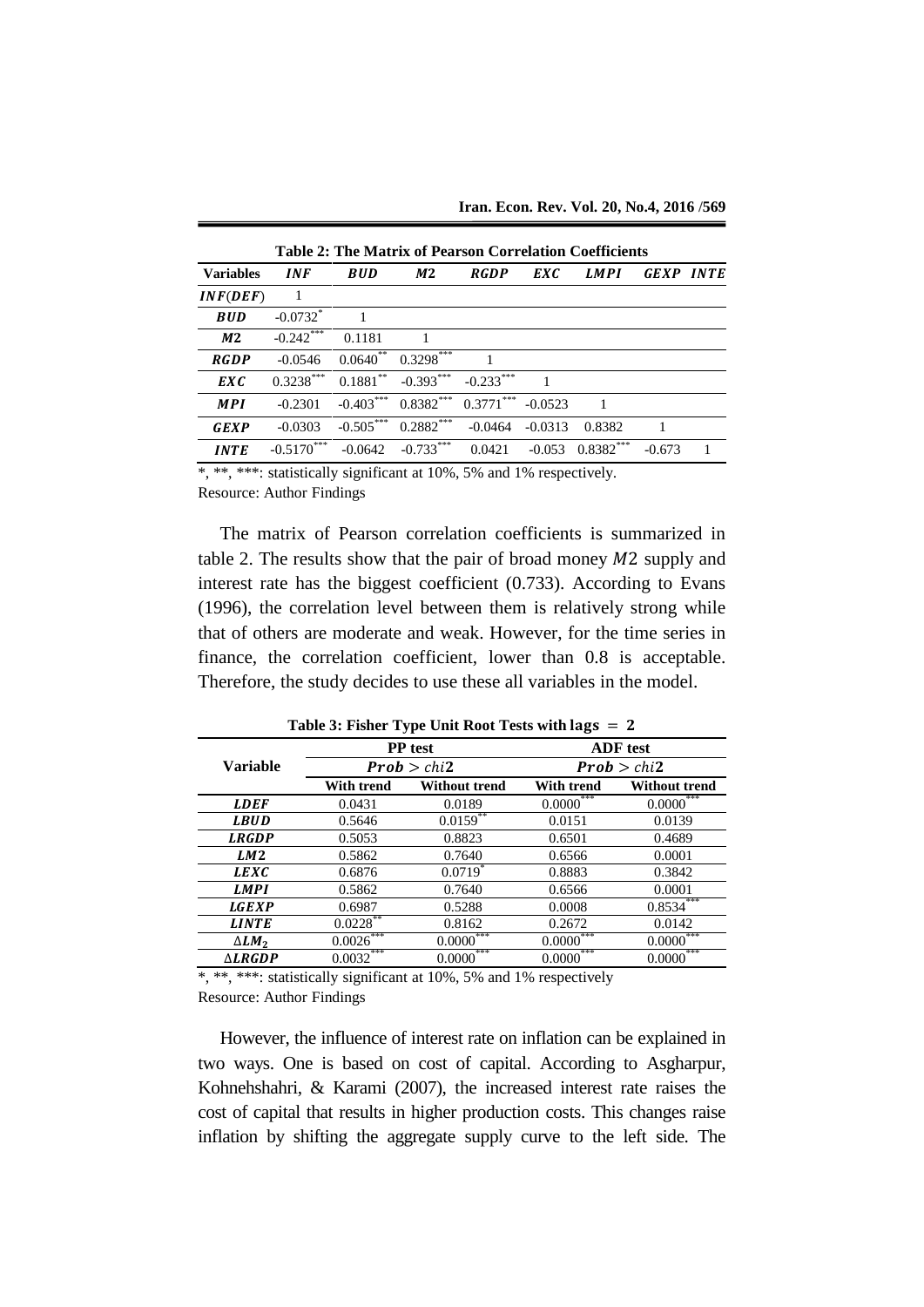second, the changing interest rate impacts on inflation through influencing the money volume. In the endogenous money models which money supply is a function of interest rate, the money supply is increased when interest rate goes up. So, according to quantity theory of money, the more money supply results in inflation in the short and long run.

In short run, broad money  $M2$  supply, government expenditure and interest rate are significant determinants of inflation. In addition, the error correction coefficient is significantly negative at level of 1%, confirming that there exists a co-integration long run relationship in at least one of the panel countries.

| <b>Covariates</b> | ն <sub>ք</sub>         | G <sub>a</sub> | P                        | $\bm{P}_{\alpha}$      |
|-------------------|------------------------|----------------|--------------------------|------------------------|
| <b>BUD</b>        | $0.000***$             | $0.000***$     | $0.000***$               | $0.000***$             |
| <b>RGDP</b>       | $0.000***$             | 0.006          | $0.000***$               | $0.000***$             |
| M <sub>2</sub>    | $0.000^{***}$          | 0.002          | $0.000^{***}$            | $0.000^{***}$          |
| GEXP              | ***<br>0.000           | $0.000^{***}$  | ***<br>$0.000^{\circ}$   | ***<br>0.000           |
| <b>INTE</b>       | $0.007$ <sup>***</sup> | ***<br>0.000   | $0.000^{\overline{***}}$ | ***<br>0.000           |
| EXC               | ***<br>0.000           | ***<br>0.000   | $0.000^{***}$            | ***<br>0.000           |
| <i>LGEXP</i>      | $0.000^{***}$          | ***<br>0.000   | $0.000$ <sup>***</sup>   | $0.000$ <sup>***</sup> |

**Table 4: Westerlund Panel Co-Integration Tests (Normalized Variable: )**

\*, \*\*, \*\*\*: statistically significant at 10%, 5% and 1% respectively Resource: Author Findings

| Long run co-integrating vectors<br>Dependent variable: LDEF |              |        | Short run dynamics (mean countries)<br>Dependent variable: LDEF |                         |                        |            |       |
|-------------------------------------------------------------|--------------|--------|-----------------------------------------------------------------|-------------------------|------------------------|------------|-------|
| <b>Variables</b>                                            | <b>Coeff</b> | Std    | Prob                                                            | <b>Variables</b>        | <b>Coeff</b>           | <b>Std</b> | Prob  |
| <b>LBUD</b>                                                 | $0.51**$     | 0.1090 | 0.001                                                           | ∆LBUD                   | $-0.2310$              | 0.1756     | 0.021 |
| LM <sub>2</sub>                                             | $0.02*$      | 0.0155 | 0.000                                                           | $\Delta LM_2$           | $-0.3513***$           | 0.1106     | 0.001 |
| <b>LRGDP</b>                                                | 0.002        | 0.0038 | 0.076                                                           | $\triangle LRGDP$       | $-0.1666$              | 0.1118     | 0.161 |
| <b>LGEXP</b>                                                | $0.34***$    | 0.1016 | 0.002                                                           | $\triangle LGEXP$       | $-0.4284$ <sup>*</sup> | 0.2559     | 0.096 |
| <b>LINTE</b>                                                | $0.46***$    | 0.0852 | 0.366                                                           | <b>ALINTE</b>           | $0.4665***$            | 0.2441     | 0.048 |
| <b>LEXC</b>                                                 | 0.015        | 0.0098 | 0.300                                                           | $\triangle LEXC$        | $-0.0258$              | 0.0501     | 0.046 |
| <b>LMPI</b>                                                 | 0.27         | 0.1089 | 0.001                                                           | $\triangle LMPI$        | $-0.3873$ <sup>*</sup> | 0.3242     | 0.000 |
|                                                             |              |        |                                                                 | <b>Error Correction</b> | $-0.8126***$           | 0.0788     | 0.000 |
| The results of diagnostics tests                            |              |        |                                                                 |                         |                        |            |       |
| <b>Test Statistics</b>                                      |              |        | LM (CHSO)                                                       |                         | <b>Prob-Level</b>      |            |       |
| Serial Correlation                                          |              |        | 2.6124<br>0.556                                                 |                         |                        |            |       |
| <b>Functional Form</b>                                      |              | 1.1589 |                                                                 | 0.135                   |                        |            |       |
| Normality                                                   |              | 4.1437 |                                                                 | 0.132                   |                        |            |       |
| Heteroscedasticity                                          |              |        | 7.8621                                                          | 0.218                   |                        |            |       |

**Table 5: Error Correction Model (PMG Estimations)**

\*, \*\*, \*\*\*: statistically significant at 10%, 5% and 1% respectively

Resource: Author Findings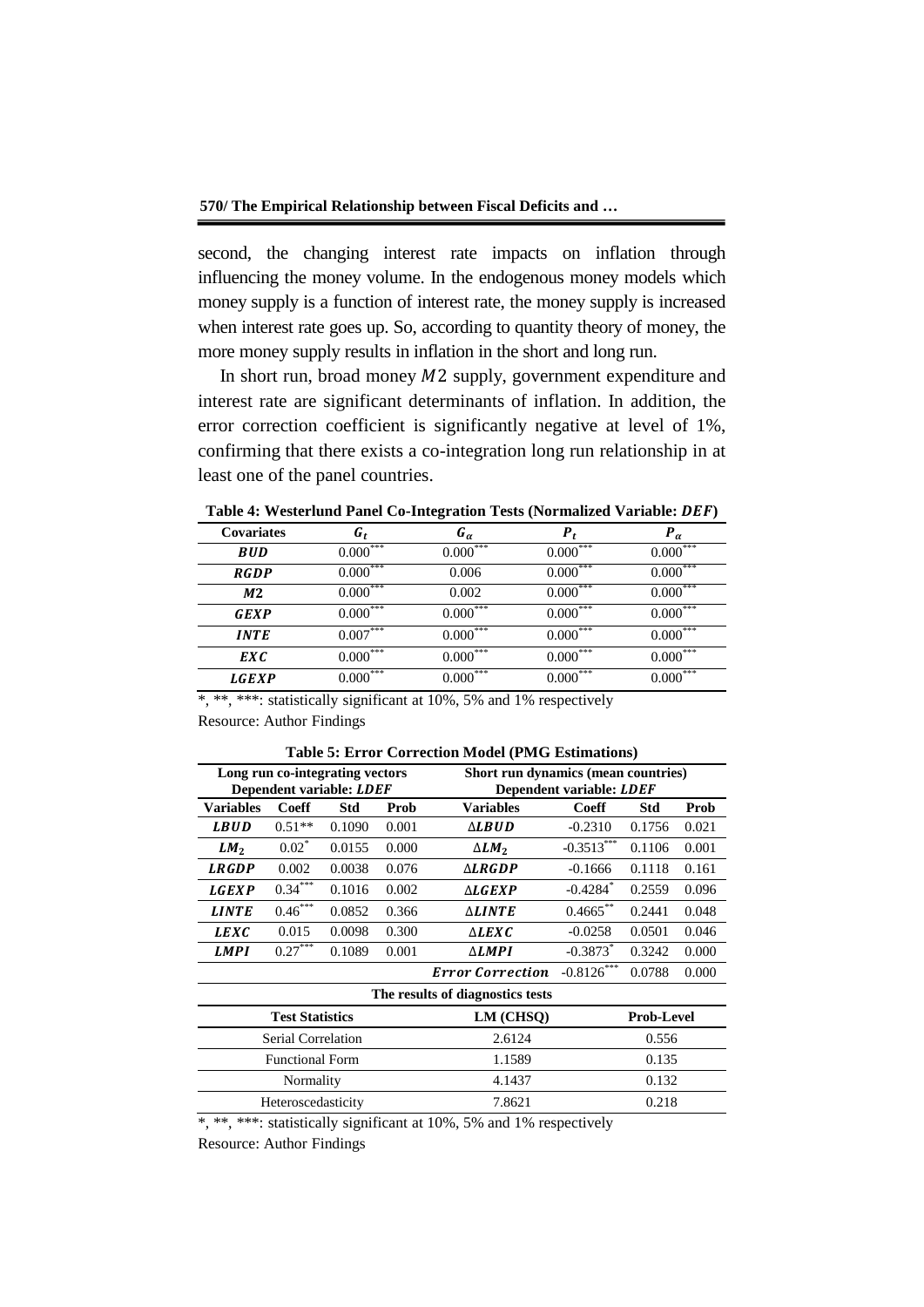Also the diagnostic tests are reported in table 5. The results obtained from diagnostic tests show that the estimated model has no the problems of serial correlation, functional form, model misspecification and heteroscedasticity at the 5% level.

Accordingly, the speed of adjustment in the short run to reach equilibrium level in the long run is  $81.26\%$  / year.

To confirm whether the above results of  $PMG$  estimator is reliable or not, the study continues to follow the differenced panel  $GMM$  Arellano-Bond estimations. The estimated results are out-lined in Table 6.

| $(\mathbf{D} \mathbf{C})$        |                       |                       |                |  |  |  |  |
|----------------------------------|-----------------------|-----------------------|----------------|--|--|--|--|
|                                  | <b>Model 1</b>        | <b>Model 2</b>        | <b>Model 3</b> |  |  |  |  |
| $DEF(-1)$                        | $-0.2683***$          | $-0.3068$ ***         | $-0.3074***$   |  |  |  |  |
| <b>IBUD</b>                      | $1.7988**$            | $1.7529***$           | $1.7609***$    |  |  |  |  |
| LM <sub>2</sub>                  |                       |                       | $-0.0419$      |  |  |  |  |
| <b>IRGDP</b>                     |                       | 0.0112                | 0.0118         |  |  |  |  |
| <b>IEXC</b>                      |                       |                       | $-0.0378$      |  |  |  |  |
| <b>IGEXP</b>                     | $0.9123$ <sup>*</sup> | $0.9262$ <sup>*</sup> | $0.9530^{*}$   |  |  |  |  |
| <b>IINTE</b>                     | $1.6891***$           | $1.7545***$           | $1.7312***$    |  |  |  |  |
| <b>LMPI</b>                      |                       |                       | 0.3287         |  |  |  |  |
| <b>Obs</b>                       | 110                   | 110                   | 110            |  |  |  |  |
| Sargant test                     | 0.389                 | 0.367                 | 0.391          |  |  |  |  |
| AR(2) test                       | 0.345                 | 0.355                 | 0.311          |  |  |  |  |
| The results of diagnostics tests |                       |                       |                |  |  |  |  |
| <b>Test Statistics</b>           | LM (CHSQ)             | <b>Prob-Level</b>     |                |  |  |  |  |
| Serial Correlation               | 2.3212                | 0.326                 |                |  |  |  |  |
| <b>Functional Form</b>           | 1.2876                | 0.290                 |                |  |  |  |  |
| Normality                        | 1.2124                | 0.231                 |                |  |  |  |  |
| Heteroscedasticity               | 7.8621                | 0.550                 |                |  |  |  |  |

**Table 6: Differenced Panel GMM Arellano-Bond Estimations (Dependent Variable: LDEF)** 

\*, \*\*, \*\*\*: statistically significant at 10%, 5% and 1% respectively Resource: Author Findings

In order to check the robustness of the panel differenced GMM Arellano-Bond estimation, the estimated results are usually verified by removing/adding some variables. Accordingly, this estimation begins at Model 1, then continues with Model 2 and ends at Model 3 (the full variables model). All results from Model  $1, 2, 3$  show that estimated coefficients are approximately unchanged. It confirmed that results of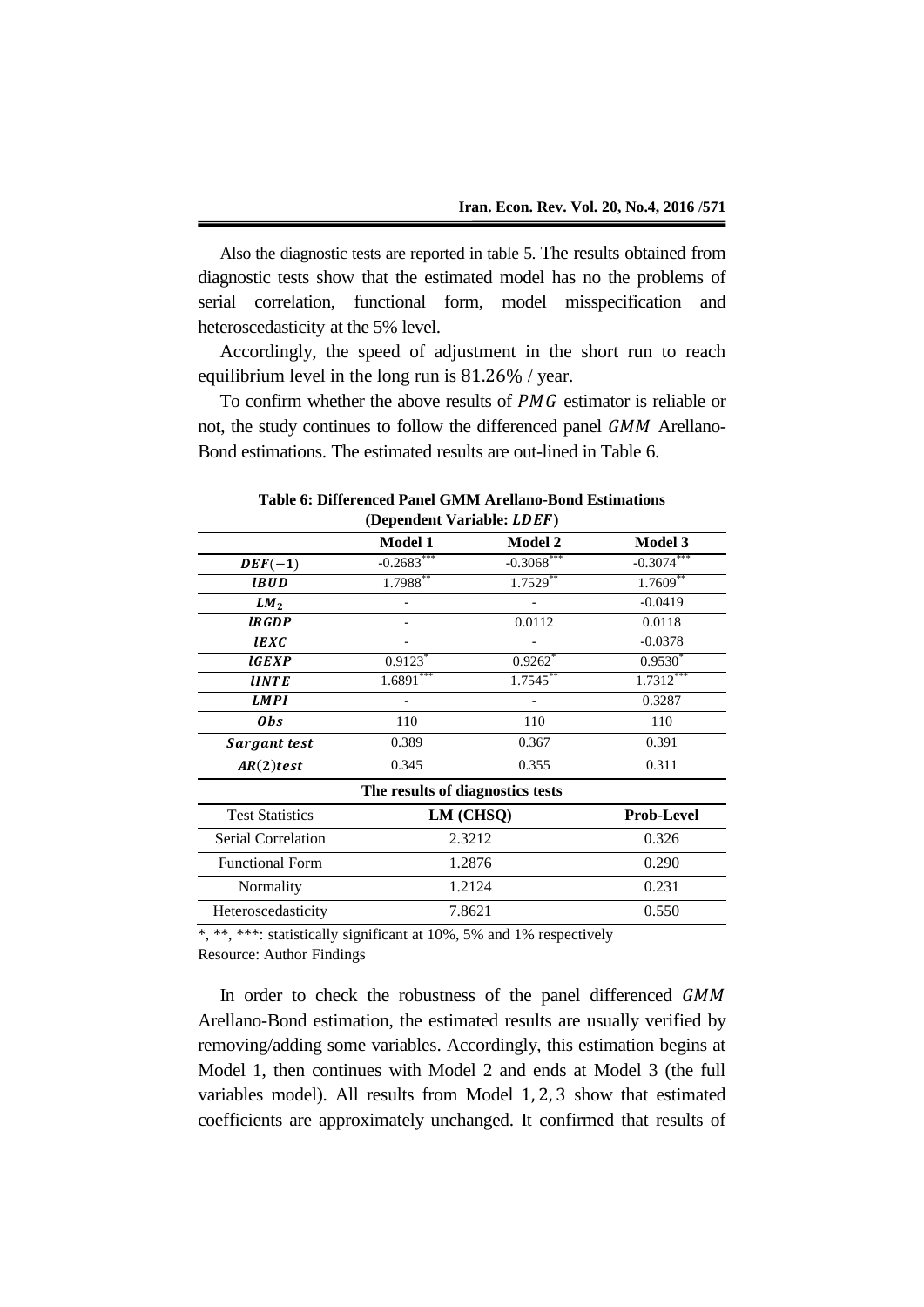the panel GMM estimation are strongly robust. Except for impact of broad money $M2$ , effects of fiscal deficit  $(BUD)$ , government expenditure (GEXP) and interest rate (INTE) on inflation  $(INF(-1))$  are completely consistent with the estimated results of PMG estimator, implying the impact of broad money  $M2$  on inflation is not significant in panel  $GMM$  estimation. Accordingly, increase in money supply does not necessarily cause inflation. With increase in money supply interest rate is likely to fall and decline in interest rate may lead to higher investment and output and in that case money supply is not inflationary.

Also, the results obtained from diagnostic tests show that the estimated model has no the problems of serial correlation, functional form, model misspecification and heteroscedasticity at the 5% level.

# **6. Conclusion and Policy Recommendations**

This paper applies the *PMG* estimation–based error correction model to analyze the effects of budget deficit, broad money  $M2$  supply, real GDP, import price index, interest rate and exchange rate on inflation (GDP price deflator). But, in order to confirm whether the results of  $PMG$  estimator is reliable or not, the study continues to follow the differenced panel GMM Arellano-Bond estimations. Therefore, in this paper, we used two methods of estimation, the  $PMG$  estimator and the differenced panel GMM Arellano-Bond estimation, to analyze the effects of fiscal deficit and broad money M2 supply on inflation in Asian countries, namely China, Japan, Korea, India, Taiwan, and Singapore in the period of 1993-2013. The estimated results show that broad money M2 supply has significantly positive impact on inflation only in the method of PMG estimation whereas fiscal deficit, government expenditure and interest rate are the statistically significant determinants of inflation in both methods of estimation.

The policy recommendations of empirical results are very clear. Broad money M2 supply, fiscal deficit, government expenditure and interest rate are positively correlated with inflation. Therefore, when applying the fiscal and monetary policies to foster the economy, governments of Asian countries should be careful at money supply, fiscal deficit, government expenditure and interest rate because they can contribute to high inflation for the economy.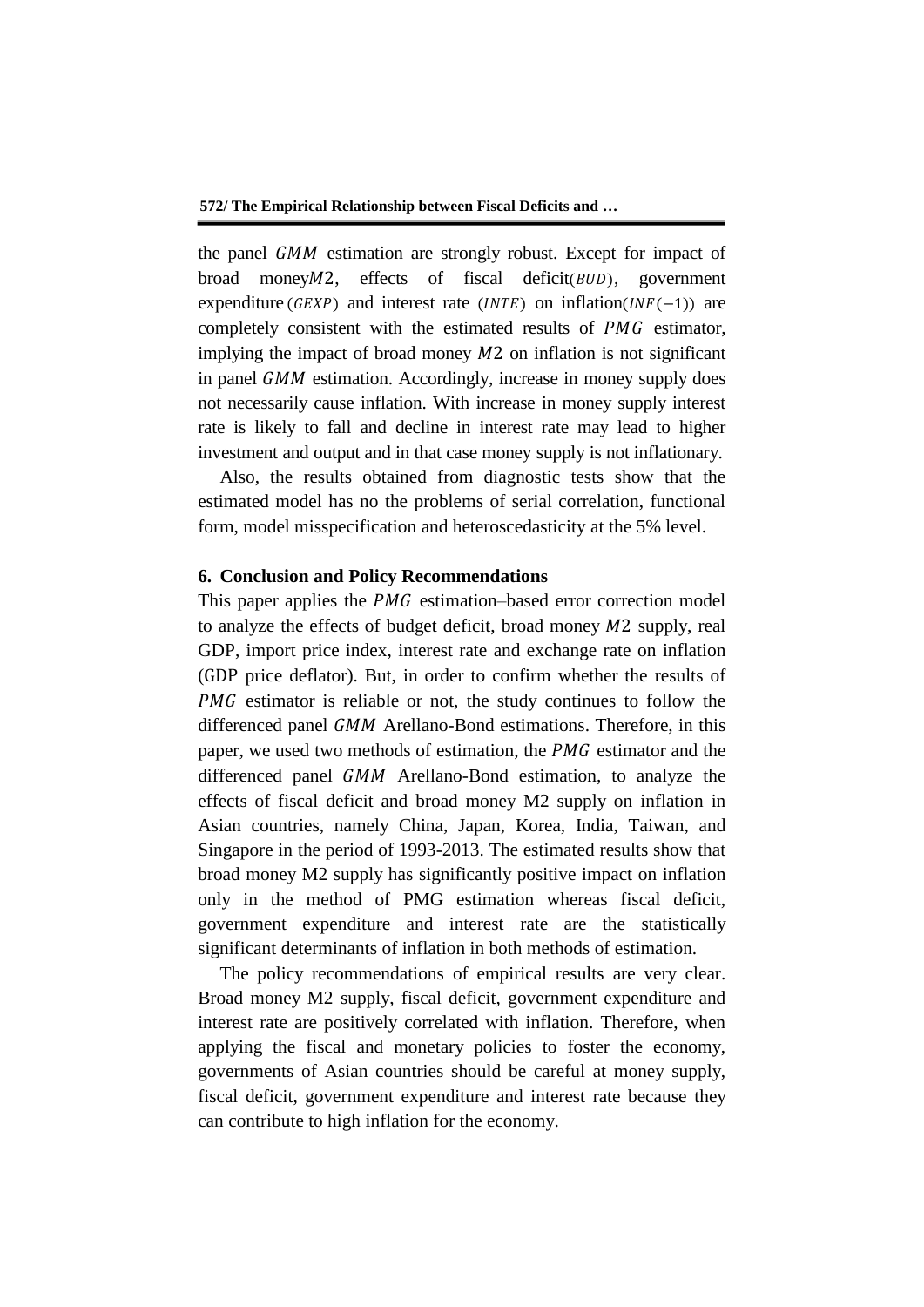# **References**

Abizadeh, S., & Yousefi, M. (1998). Deficits and Inflation: An Open Economy Model of the United States. *Applied Economics, 30*, 107-316.

Aghevli, B., & Khan, M. (1978). Government Deficits and the Inflationary Process in Developing Countries. *IMF Staff Papers, 25*(3), 383-416.

Ahking, F., & Mmiller, S. (1985). The Relationship between Government Deficits, Money Growth and Inflation. *Journal of Macroeconomics, 7*(4), 47-67.

Aldemir, Ş. (2007). The Impacts of Exchange Rates on Import Prices in Turkish Economy: 1988- 2004. *International Economic and Foreign Trade Policies, 1*(2), 53-57.

Anshasy, A. E. E. (2012). Oil Revenues, Government Spending Policy, and Growth. *Public Finance and Management. 12*(2), 120-146.

Arellano, M., & Bover, O. (1995). Another Look at the Instrumental Variable Estimationof Error Components Models. *Journal of Econometrics, 68*, 29-51.

Asgharpur, H., Kohnehshahri, L. A., & Karami, A. (2007). The Relationships between Interest Rates and Inflation Changes: An Analysis of Long-Term Interest Rate Dynamics in Developing Countries. *International Economic Conference on Trade and Industry (IECTI),* Retrieved from

http://repo.uum.edu.my/2416/1/Hossein\_Asgharpur.pdf.

Asian Development Bank (2013). *Key Indicators for Asia and the Pacific*. Retrieved from http://www.adb.org/statistics.

Bajo-Rubio, O., Díaz-Roldán, C., & Esteve, V. (2009). Deficit Sustainability and Inflation in EMU: An Analysis from the Fiscal Theory of the Price Level. *European Journal of Political Economy, 25*(4), 525–539.

Baltagi, B. H. (2008). *Econometric Analysis of Panel Data*. Chichester: John Wiley & Sons Ltd.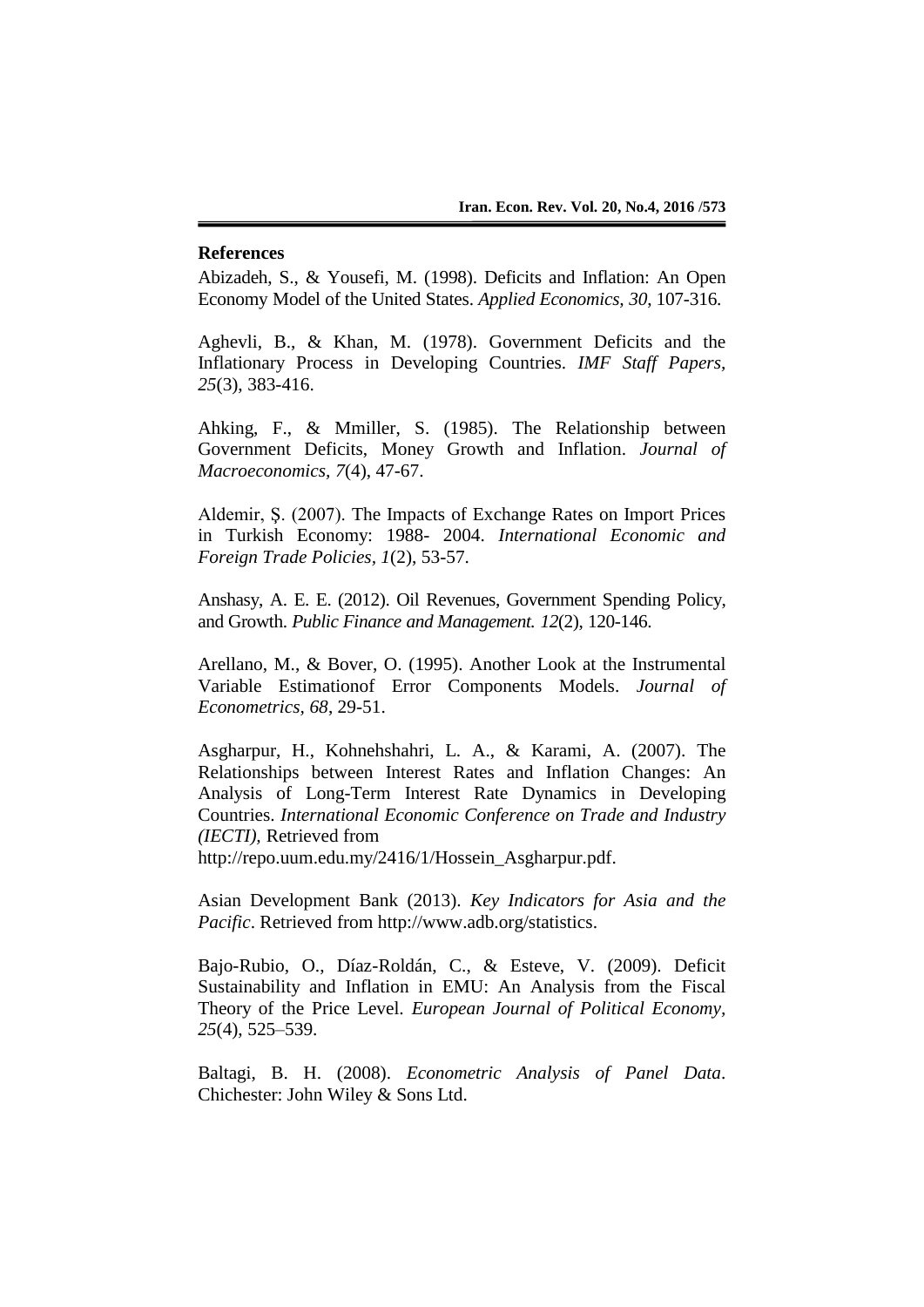**574/ The Empirical Relationship between Fiscal Deficits and …**

Barnhart, S. W., & Arrat, A. F. (1988). Budget Deficit, Money Growth and Causality: Further OECD Evidence. *Journal of International Money and Finance, 7*(2), 231-42.

Bhattacharya, R., Ila, P., & Ajay, Shah. (2011). Monetary Policy Transmission in an Emerging Market Setting. *Working Paper, 11/5*, Retrieved from http://citeseerx.ist.psu.edu/viewdoc/download?doi=10.1.1.186.134&re p=rep1&type=pdf.

Blundell, R., & Bond, S. (1998). Initial Conditions and Moment Restrictions in Dynamic Panel Data Models. *Journal of Econometrics, 87*, 115–143.

Catão, L. A. V., & Terrones, M. E. (2005). Fiscal Deficits and Inflation. *Journal of Monetary Economics, 52*(3), 529–554.

Campa, J. M., & Goldberg, L. S. (2006). Pass-Through of Exchange Rates to Consumption Prices: What has Changed and Why? *NBER Working Paper, 12547*, Retrieved from http://www.nber.org/chapters/c6982.pdf.

Carzonery, M., Cumby, R., & Diba, B. (1998). Is the Price Level Determined by the Need of Fiscal Solvency? *NBER Working Paper, 6471*, Retrieved from http://faculty.georgetown.edu/cumbyr/papers/fiscal\_pricelevel.PDF.

Carlstron, C. T., & Timothy S. F. (1999). Money Growth and Inflation: Does Fiscal Policy Matter? *Federal Reserve Bank of Cleveland*, Retrieved from

https://www.researchgate.net/profile/Timothy\_Fuerst/publication/502 8578\_Money\_growth\_and\_inflation\_does\_fiscal\_policy\_matter/links/ 09e41510a9a19bdd44000000.pdf.

Catao, L., & Terrones, M. (2001). Fiscal Deficits and Inflation: A New Look at the Emerging Market Evidence. *IMF Working Paper, 74/01*, Retrieved from

https://books.google.com/books?hl=en&lr=&id=btF8bYwCkIEC&oi= fnd&pg=PA3&dq=Fiscal+Deficits+and+Inflation:+A+New+Look+at +the+Emerging+Market+Evidence&ots=b46Wu8zeLL&sig=4kBJBG Yay\_P5SsSDH7wWQlgBiz4.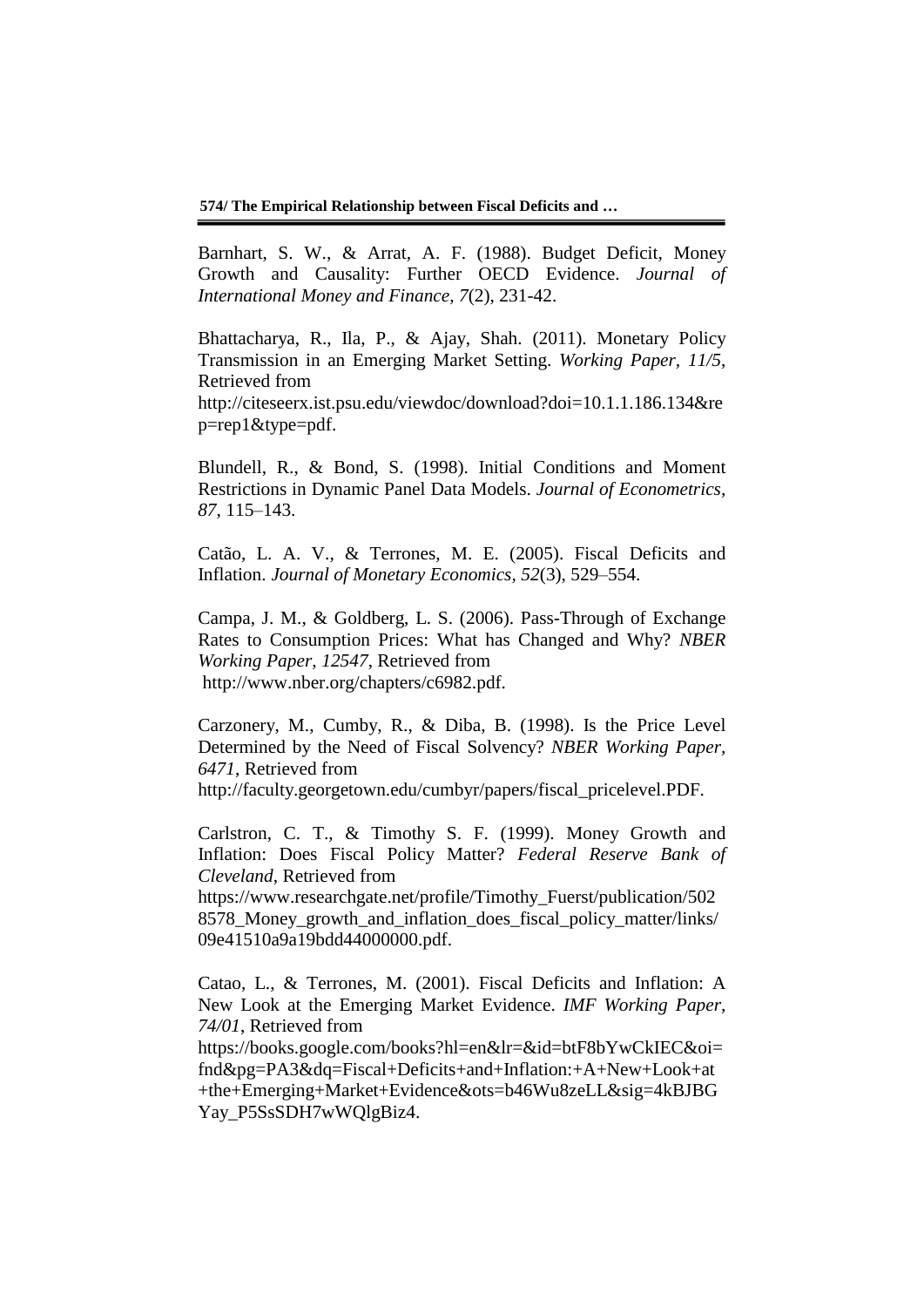Choudhri, E. U., & Hakura D. S. (2003). Exchange Rate Pass-Through to Domestic Prices: Does the Inflationary Environment Matter? *Journal of International Money and Finance*, Retrieved from https://www.researchgate.net/profile/Dalia\_Hakura/publication/51237 25 Exchange Rate Pass-

Through to\_Domestic\_Prices\_Does\_the\_Inflationary\_Environment\_ Matter/links/0c96052dffa421e7d2000000.pdf.

Cottarelli, C., Griffiths, M. E. L., Moghadam, R. (1998). The Non-Monetary Determinants of Inflation: A Panel Data Study. *IMF Working Paper, 98/23*, Retrieved from http://papers.ssrn.com/sol3/papers.cfm?abstract\_id=882254.

Dornbush, R. (1990). *Extreme Inflation: Dynamics and Stabilization*. In Brookings Paper on Economic Activity, Brainard, W. C., & Perry, G. L. (Eds.) Brookings Institution, Retrieved from http://www.jstor.org/stable/2534504.

De Haan, J., & Zelhorst, D. (1990). The Impact of Government Deficits on Money Growth in Developing Countries. *Journal of International Money and Finance, 9*, 445-469.

Evans, J. D. (1996). *Straight Forward Statistics for the Behavioral Sciences*. Pacific Grove, CA: Brooks/Cole Publishing.

Fischer, S., Sahay, R., & Végh, C. A. (2002). Modern Hyper and High Inflations. *Journal of Economic Literature, 40*(3), 837–880.

Frankel, J., Parsley, D., & Wei, S. J. (2012). Slow Pass-Through Around the World: A New Import for Developing Countries. *Open Economies Review, 23*(2), 213–251.

Greene, W. H. (2008). *Econometric Analysis* (6<sup>th</sup> Ed.). New Jersey, Upper Saddle River: Pearson International.

Hahn, E., Michele, C. Z., & Marcelo, S. (2007). Exchange Rate Pass-Through in Emerging Markets. *ECB, Working Paper, 739*, Retrieved from http://citeseerx.ist.psu.edu/viewdoc/download?doi=10.1.1.165.5066&rep=r ep1&type=pdf.

---------- (2003). Pass-Through of External Shocks to Euro Area Inflation. *ECB, Working Paper, 243*, Retrieved from http://papers.ssrn.com/sol3/papers.cfm?abstract\_id=457310.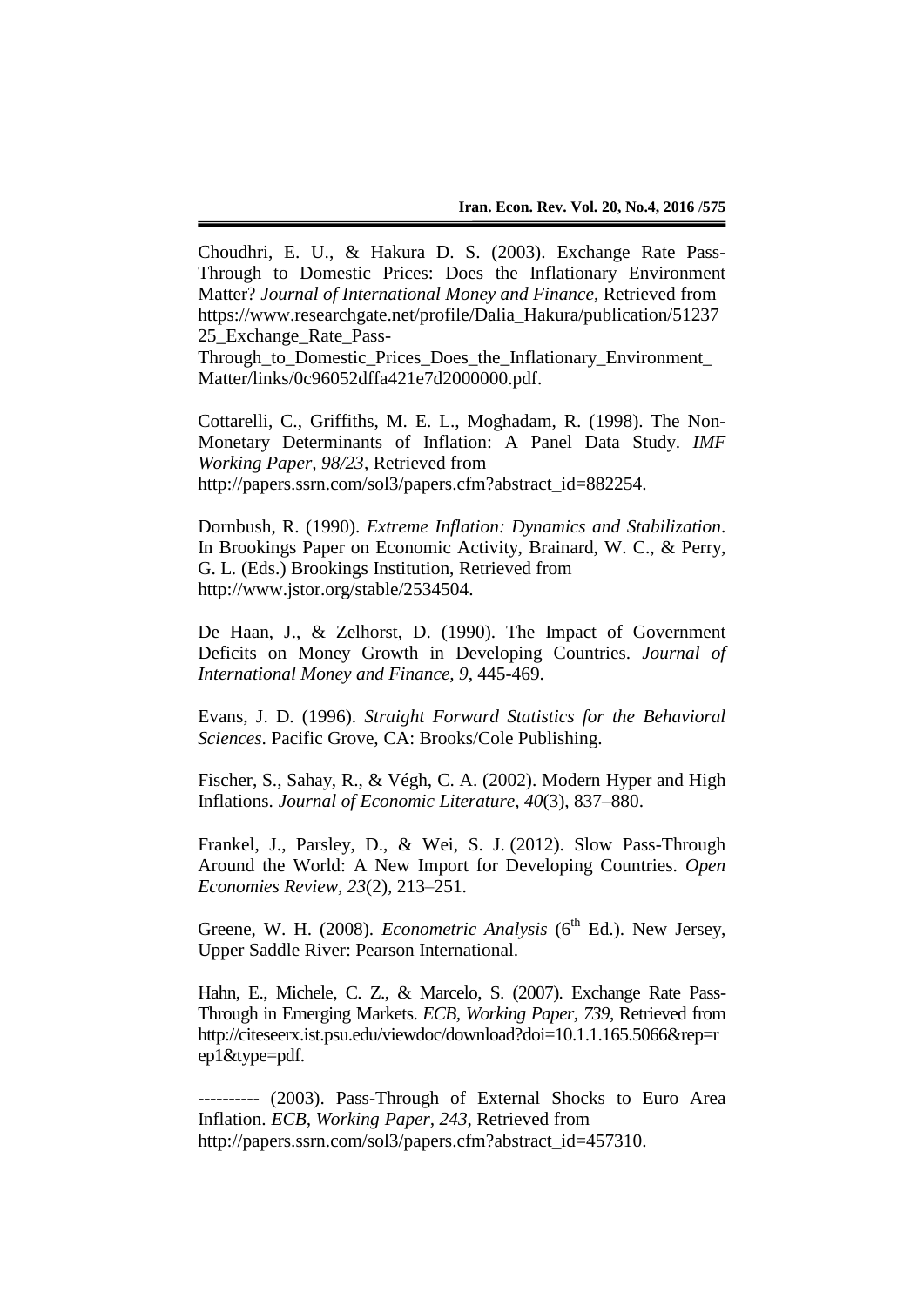**576/ The Empirical Relationship between Fiscal Deficits and …**

Hamburger, M. J., & Zwick, B. (1981). Deficit, Money and Inflation. *Journal of Monetary Economics*, *7*(1), 141-150.

Hondroyiannis, G., & Papapetrou, E. (1997). Are Budget Deficits Inflationary? *Applied Economics Letters, 4*(8), 493-96.

Honohan, P., & Shi, Anqing. (2001). Deposit Dollarization and the Financial Sector in Emerging Economies. *Working Paper, World Bank,* Retrieved from http://www-

wds.worldbank.org/external/default/WDSContentServer/IW3P/IB/200 2/01/25/000094946\_02011704031216/Rendered/PDF/multi0page.pdf.

Hossain, A. A. (2010). Monetary Targeting for Price Stability in Bangladesh: How Stable is its Money Demand Function and the Linkage between Money Supply Growth and Inflation. *Journal of Asian Economics, 21*, 564–578.

Hosseini-Nasab, E., & Reza-Gholizadeh, M., (2001). The Investigation of Financial Factors of Inflation in Iran with Emphasizing on Budget Deficite. *The Economic Research Quarterly, 1*, 43-70.

Hsiao, C. (2003). *Analysis of Panel Data* (2<sup>nd</sup> Ed.). Cambridge: Cambridge University Press.

Hurlin, C. (2004). Testing Granger Causality in Heterogeneous Panel Data Models with Fixed Coefficients. *Mimeo, University of Orleans*, Retrieved from

http://citeseerx.ist.psu.edu/viewdoc/download?doi=10.1.1.528.7361&r ep=rep1&type=pdf.

Hunt, B., & Isard, P. (2003). Some Implications for Monetary Policy of Uncertain Exchange Rate Pass-Through. *Scottish Journal of Political Economy, 50*(5), 567–584.

Ihrig, J.E., Mario, M., & Alexander, D.R. (2006). Exchange Rate Pass-Through in G-7 Countries. FED of Governors. *International Finance Discussion Paper, 851*, Retrieved from http://www.federalreserve.gov/Pubs/IFDP/2006/851/ifdp851.pdf.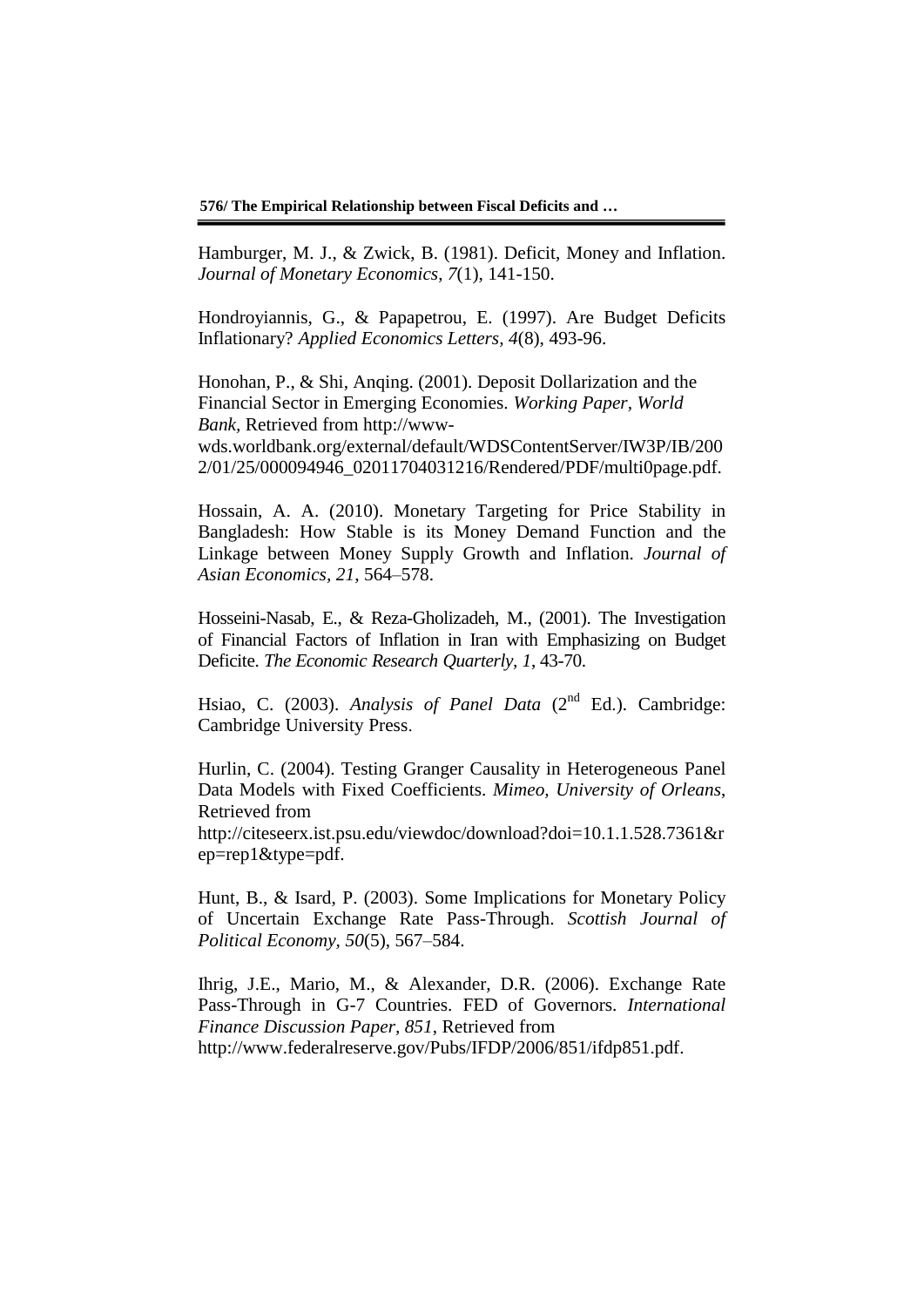Jayaraman, T. K., & Chen, H. (2013). Budget Deficits and Inflation in Pacific Island Countries: A Panel Study. *Working paper, University of South Pacific, 2013/03*, Retrieved from

https://www.usp.ac.fj/fileadmin/files/schools/ssed/economics/working \_papers/2013/WP-2013-03.pdf.

Kara, H., & F. Öğünç (2005). Exchange Rate Pass-Through in Turkey: It is Slow, but is It Really Low? *TCMB, RD Working Paper, 15/10*, Retrieved from

http://www.tcmb.gov.tr/wps/wcm/connect/49d1a1b2-d022-4f05-a6c7- 700cd172a158/WP0510ENG.pdf?MOD=AJPERES&CACHEID=49d 1a1b2-d022-4f05-a6c7-700cd172a158.

Karras, G. (1994). Macroeconomics Effects of Budget Deficit: Further International Evidence. *Journal of International Money and Finance, 13*(2), 190–210.

King, M. (2002). *No Money No Inflation–The Role of Money in the Economy*. Bank of England Quarterly Bulletin, 162–177, Retrieved from http://www.cairn.info/resume.php?ID\_ARTICLE=ECOI\_088\_0111.

King, R., & Plosser, C. (2010). Money, Deficit and Inflation. *Carnegie Rochester Conference Series on Public Policy*, *22*, 147-196.

Komulainen, T., & Jukka, P. (2000). Fiscal Explanations for Inflation: Any Evidence from Transition Economies. *BOFIT Discussion Papers, 11*, Retrieved from

https://helda.helsinki.fi/bof/bitstream/handle/123456789/13529/dp110 0[1].pdf?sequence=1.

Lin, H. Y., & Chu, H. P. (2013). Are Fiscal Deficits Inflationary? *Journal of International Money and Finance, 32*, 214–233.

Maddala, G. S., & Wu, S. (1999). A Comparative Study of Unit Root Tests with Panel Data and a Simple New Test. *Oxford Bulletin of Economics and Statistics, 61*, 631–652.

McCandless, G. T. & Weber, W. E. (1995). Some Monetary Facts. *Quarterly Review, 19*(3), 2-11.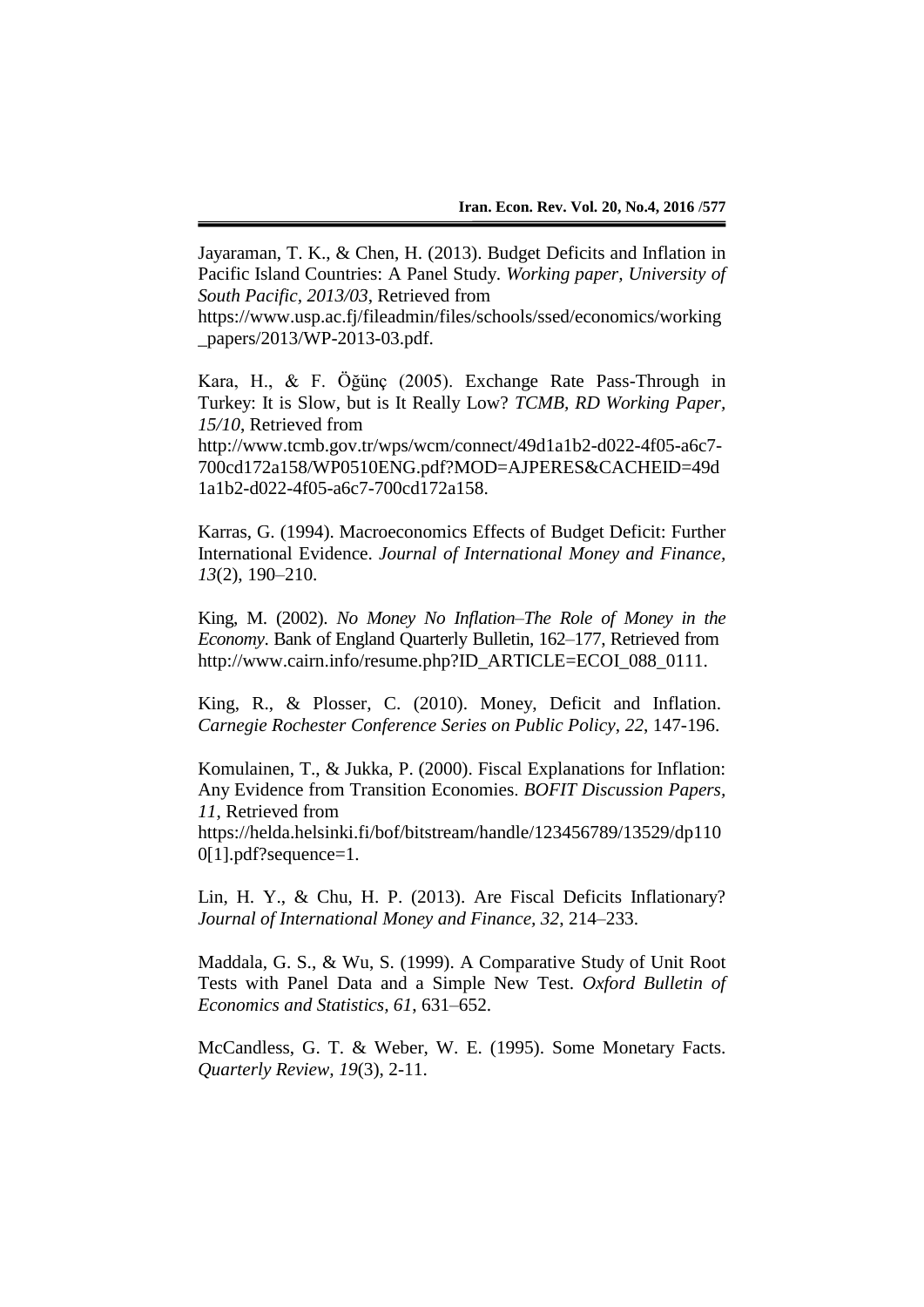**578/ The Empirical Relationship between Fiscal Deficits and …**

McCarthy, J. (2000). Pass-Through of Exchange Rates and Import Prices to Domestic Inflation in Some Industrialized Economies. *FRB of N.Y. Staff Report, 111*, Retrieved from http://www.bis.org/publ/work79.pdf.

McMillen, W., & V. Beard, T. (1982). Deficits, Money and Inflation: Comment. *Journal of Monetary Economics, 10*, 273-77.

Mihaljek, D., & Klau, M. (2000). A Note on the Pass-Through from Exchange Rate and Foreign Price Changes to Inflation in Selected Emerging Market Economies. *BIS Papers, 8*, 69- 81.

Mishkin, S. F. (2008). Exchange Rate Pass-Through and Monetary Policy. *NBER Working Paper, 13889*, Retrieved from http://www.nber.org/papers/w13889.ack.

Molaei, M., & Golkhandan, A. (2013). Long-Term and Short-Term Effects of Budget Deficit on Economic Growth of Iran. *Journal of Economic Strategy, 2*(5), 95-115.

Nassar, K. (2005). Money Demand and Inflation in Madagascar. IMF *Working Paper, WP/05/236*, Retrieved from https://books.google.com.

Nguyen, V. B. (2015). Effects of Fiscal Deficit and Money M2 Supply on Inflation. *Journal of Economics, Finance and Administrative Science, 20*, 49-53.

Oomes, N., & Ohnsorge, F. (2005). Money Demand and Inflation in Dollarized Economies: The Case of Russia. *Journal of Comparative Economics, 33*, 462–483.

Peker, O. & Görmüş, S. (2008). The Inflationary Effects of the Exchange Rate in Turkey. *Süleyman Demirel Uni. İ.İ.B.F. Journal, 13*(2), 187-202.

Pelipas, I. (2006). Money Demand and Inflation in Belarus: Evidence from Co-Integrated VAR. *Research in International Business and Finance, 20*, 200–214.